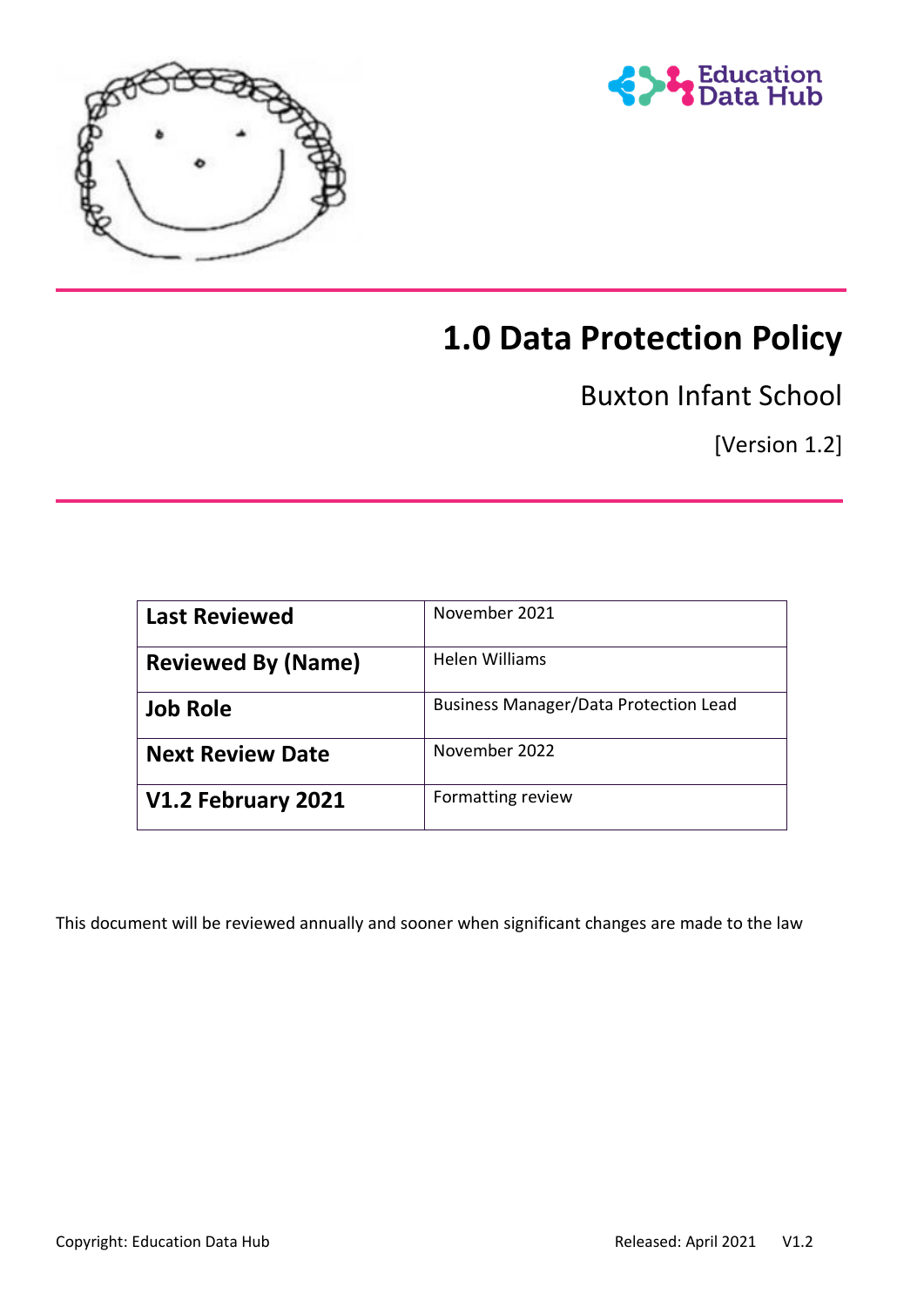# Contents

| 1.1. |  |
|------|--|
| 1.2. |  |
| 1.3. |  |
| 1.4. |  |
| 1.5  |  |
| 1.6  |  |
| 1.7  |  |
| 1.8  |  |
| 1.9  |  |
|      |  |
|      |  |
|      |  |
|      |  |
|      |  |
|      |  |
|      |  |
|      |  |
|      |  |
|      |  |
|      |  |
|      |  |
|      |  |
|      |  |
|      |  |
|      |  |
|      |  |
|      |  |
|      |  |
|      |  |
|      |  |
|      |  |
|      |  |
|      |  |
|      |  |
|      |  |
|      |  |
|      |  |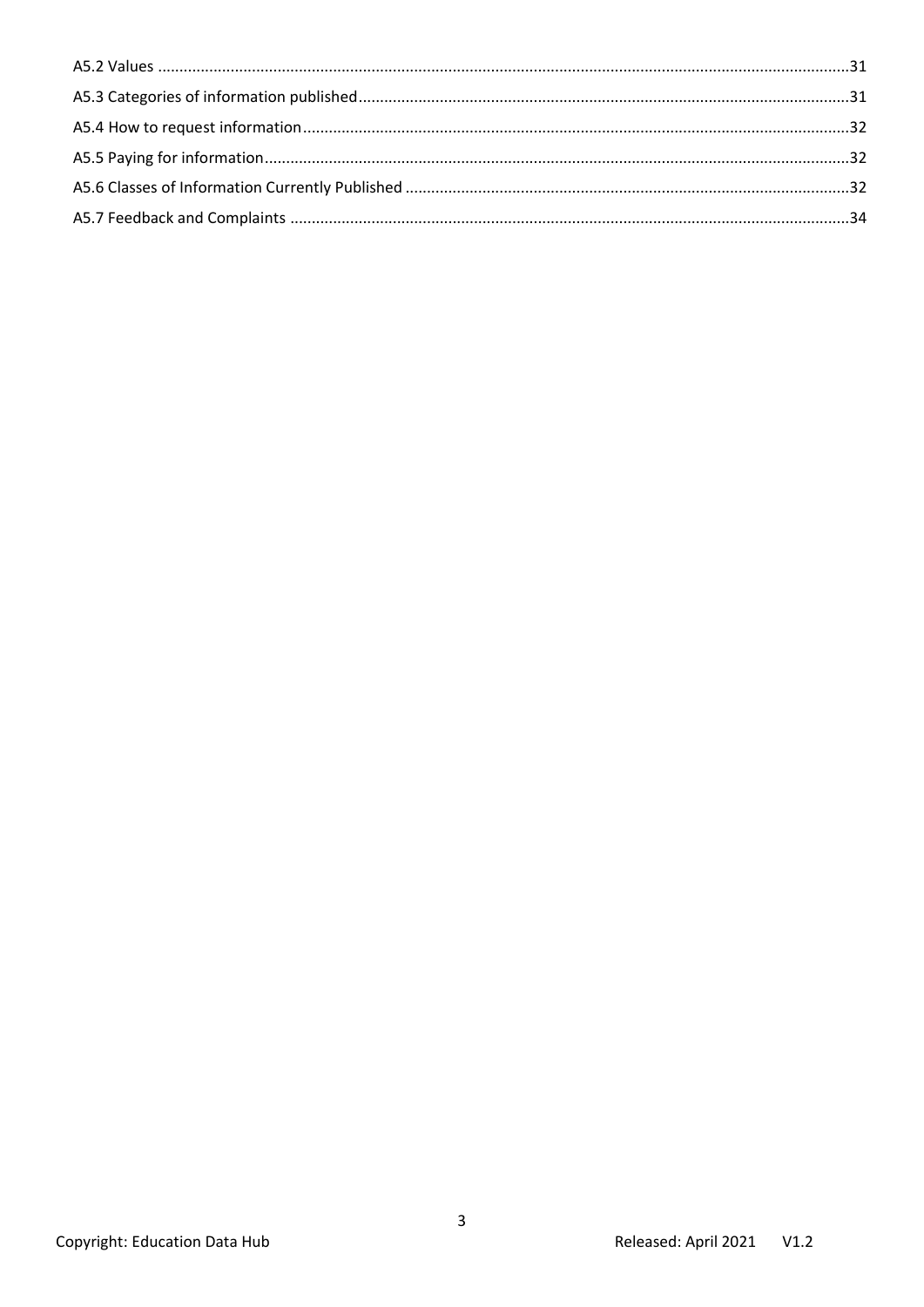# <span id="page-3-0"></span>1.1. Introducing our DP Policy

- 1.1.1. Our Data Protection (DP) Policy lays out our approach to data protection. We recognise the importance of protecting the personal data we are entrusted with, and this policy sets out how we comply with relevant legislation.
- 1.1.2. If you have any queries about this Policy, please contact our Data Protection Officer, whose details can be found in our Privacy Notices.

# <span id="page-3-1"></span>1.2. Scope and Responsibilities

- 1.2.1. This Policy applies to all staff, including temporary staff, consultants, governors, volunteers, and contractors, and anyone else working on our behalf.
- 1.2.2. All staff are responsible for reading and understanding this policy before carrying out tasks that involve handling personal data, and for following this policy, including reporting any suspected breaches of it to our Data Protection Officer.
- 1.2.3. All leaders are responsible for ensuring their team read and understand this policy before carrying out tasks that involve handling personal data, and that they follow this policy, including reporting any suspected breaches of it.
- 1.2.4. Our Data Protection Officer is responsible for advising us about our data protection obligations, dealing with breaches of this policy, including suspected breaches, identified risks, and monitoring compliance with this policy.

# <span id="page-3-2"></span>1.3. DP Legislation & Regulator

- 1.3.1. Relevant legislation includes:
- General Data Protection Regulation (GDPR);
- Data Protection Act 2018 (DPA 2018), which enacts the GDPR in the UK and includes exemptions and further detail, as well as offences that individuals can be prosecuted for;
- Privacy and Electronic Communications Regulations (PECR), which cover electronic direct marketing ("marketing" includes fundraising and promoting an organisation's aims, not just selling.)
- Freedom of Information Act 2000, which provides key definitions referred to in the other legislation.
- 1.3.2. In the UK, the Information Commissioner's Office (ICO) is the data protection regulator.
- 1.3.3. Breaches of data protection legislation can result in significant monetary penalties and damage to reputation, as well as the risk of real harm to people whose data is handled in an unfair or unlawful way. Individual members of staff may be prosecuted for committing offences under Sections 170 – 173 of the DPA 2018.

# <span id="page-3-3"></span>1.4. Our DP Objectives

We are committed to making sure that:

1.4.1 Personal data is only processed in keeping with legal data protection principles. The principles include: data being processed lawfully, fairly and in a transparent manner; data being processed only for specific, explicit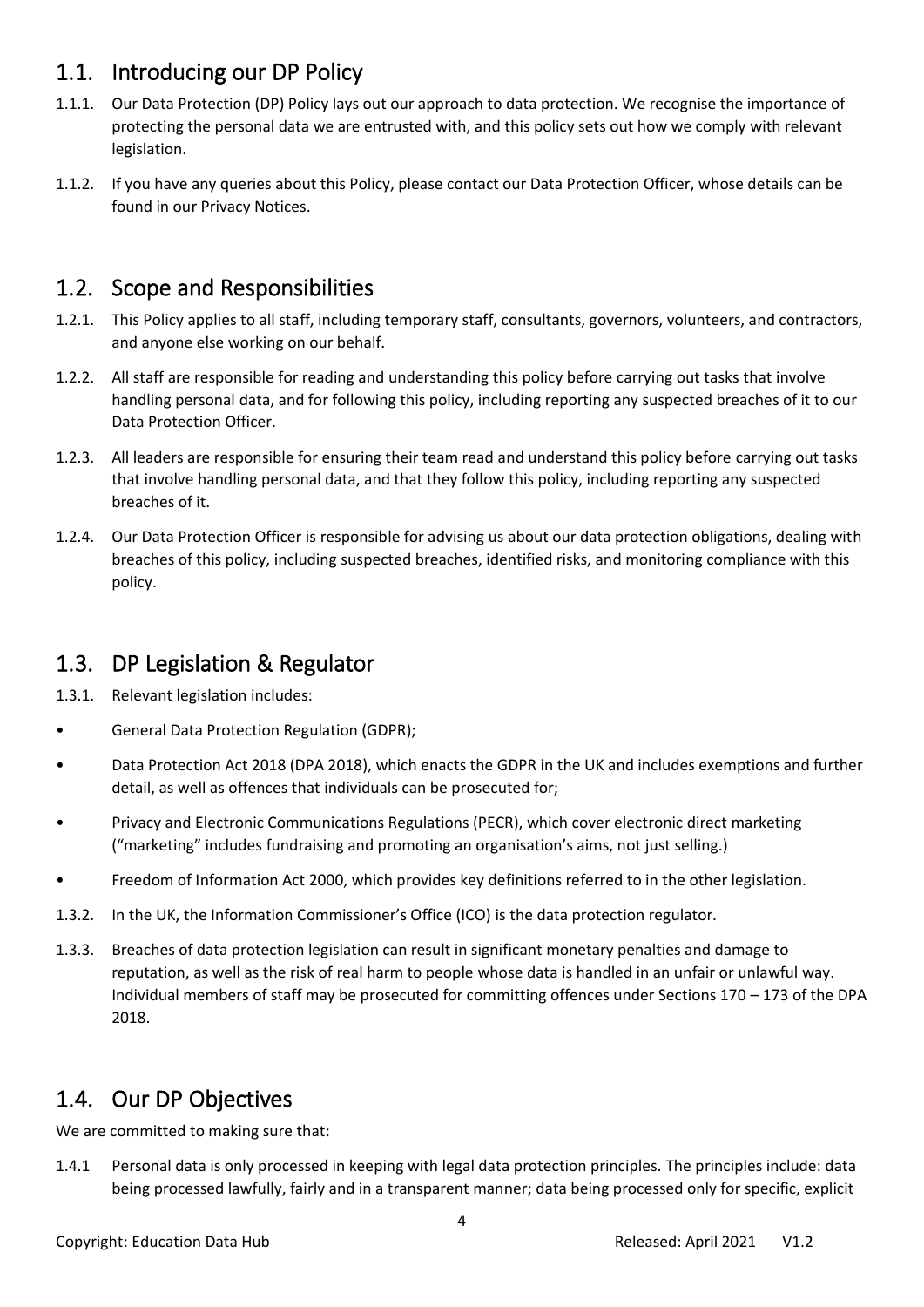and legitimate purposes; data being adequate, relevant and accurate; data not being kept longer than is necessary; and data being kept secure;

- 1.4.2 We adopt a "Privacy by Design" and "Privacy by Default" approach;
- 1.4.3 We can demonstrate our accountability and compliance;
- 1.4.4 The people whose data we hold (Data Subjects) understand the ways and reasons why we process their data, and can easily and fairly exercise their rights around their data;
- 1.4.5 We only share personal data when it is fair and lawful to do so, and when we share data we do it in a safe and secure way;
- 1.4.6 Data is not transferred outside of the European Economic Area (EEA) except where the EU has made an 'adequacy decision' or the transfer is covered by 'appropriate safeguards', as defined in GDPR Article 46, or there is a derogation or a specific situation as defined by GDPR Article 49;
- 1.4.7 All data breaches, including near misses, are managed properly and reported appropriately, so we can minimise any risks and improve practices in the future. This includes any breaches of the Data Protection Act (DPA 2018) where the individual responsible may be liable.

# <span id="page-4-0"></span>1.5Our DP Rules

1.5.1 We follow the legal Data Protection Principles:

i. **Fair, lawful and transparent processing**: The reason for processing of personal data must meet one of the legal conditions listed in Article 6 of the GDPR, and when "special categories" of personal data are being processed, the purpose must also meet one of the legal conditions listed in Article 9 of the GDPR. "Special categories" are information about a person's race or ethnic origin, political opinions, religious or similar beliefs, trade union membership, physical or mental health, genetic and biometric data, sexual life or sexual orientation.

*Legal conditions*: See Annexe 1 for an explanation of the Legal Conditions for Processing.

*Other legislation*: All processing must also comply with the other DP Principles and any other relevant legislation, including the DPA 2018 and the Privacy and Electronic Communications Regulations (PECR) as appropriate. Any individual who obtains, discloses or retains data when they do not have permission to do so may be committing an offence under the DPA 2018 Section 170. All electronic "direct marketing" is subject to the PECR, which require us to obtain consent before sending direct marketing messages electronically.

*Transparency*: To be fair and transparent, our data processing, including how and why we process data, is explained in our Privacy Notices. We also explain how and why data will be processed at the point where we collect that data, as much as is reasonably possible, and especially if the processing is likely to be unexpected.

- ii. **Purpose limitations**: We only use the data we collect for the reasons we explained in our privacy notice. If we need to use it for another reason, we will inform our data subjects of the new reason for processing before we do it.
- iii. **Data limitations**: We minimise the amount of data that we collect and process, keeping it to only what is necessary for the reasons we are collecting it. We should never collect or keep any personal data "just in case".
- iv. **Data accuracy**: We will always try to make sure the data we collect and hold is accurate, and keep it up to date as appropriate.
- v. **Data retention**: We will only keep personal data for as long as is necessary for the reasons for which we are processing it, and we will be transparent with our data retention schedules which can be found here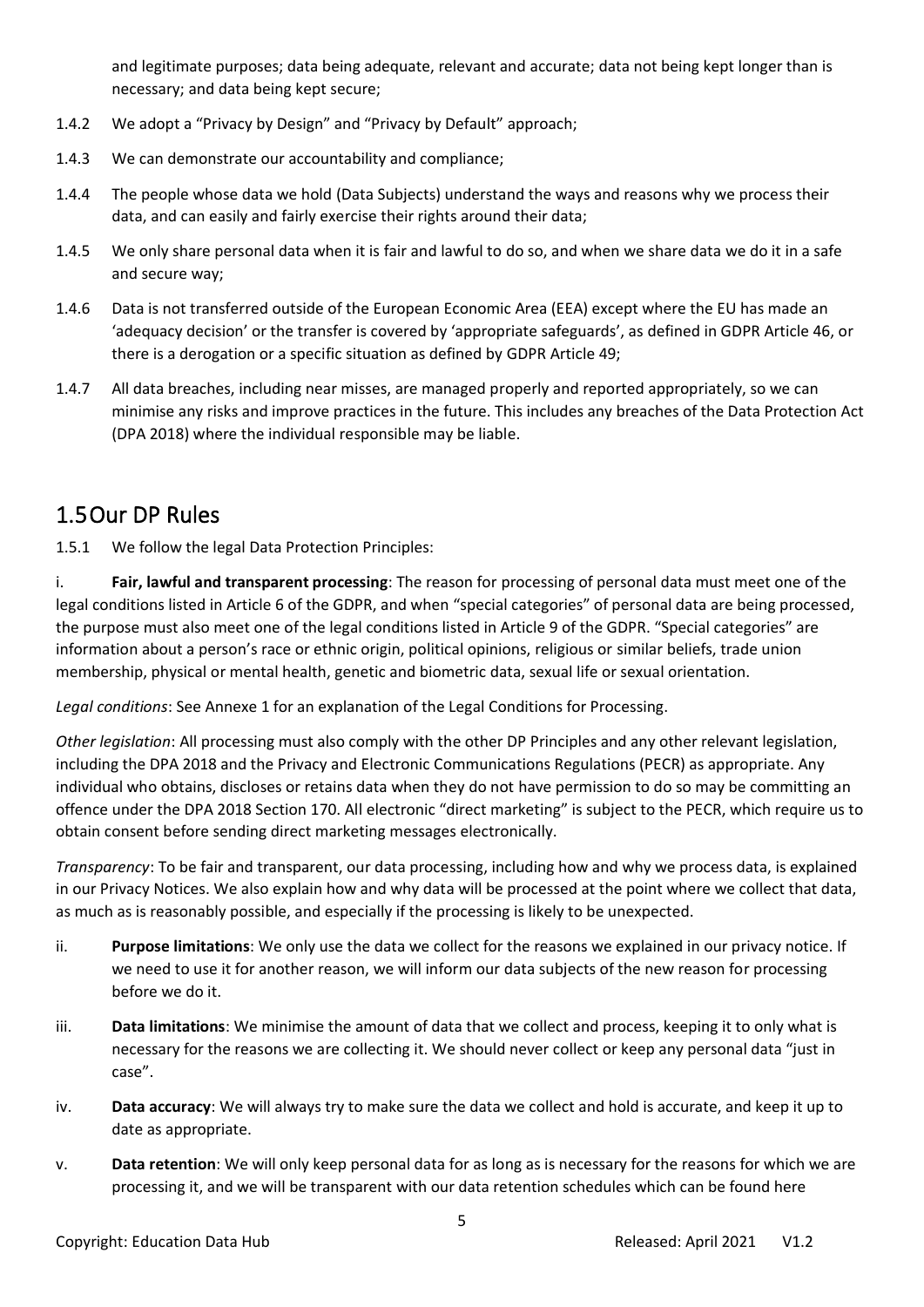[https://www.buxton-inf.derbyshire.sch.uk/?page\\_id=2050](https://www.buxton-inf.derbyshire.sch.uk/?page_id=2050) . Any individual who purposefully retains data that they do not have permission to be holding, may be committing an offence under the DPA 2018 Section 170.

vi. **Data security & integrity**: We use both technical and organisational security measures to protect data from unauthorised or unlawful processing, or from accidental loss, destruction or damage. Security measures should be appropriate to the level of risk involved in the data and the processing. Our measures include, but are not limited to: technical measures such as ICT systems security, ICT access controls, pseudonymisation, and encryption; and organisational measures such as business continuity plans, physical security of our premises and data, policies, procedures, training, audits and reviews.

Security should be considered at all times. This includes when data is being stored, used, transferred, or disposed of, whether the data is electronic or hard copy, and regardless of how and where the data is being accessed and stored, especially when data is sent or taken off site, or to another organisation.

Any individual who purposefully re-identifies pseudonymised information without permission may be committing an offence under the DPA 2018 Section 171.

#### 1.5.2 Privacy by Design & Default

Wherever possible, we adopt a Privacy by Design & Default approach. When we are planning projects or new ways of working that involve processing of personal data, we will consider the data protection implications, and how to make sure we meet legal and good practice requirements, from the planning stages, and keep a record of the outcomes.

For particularly high-risk processing, whether from a new or adapted way of working with personal data, we will do this using Data Protection Impact Assessments (DPIAs), to document the risks, decision-making process and decisions made, including recommendations and actions.

High risk processing includes processing the data of children as children are vulnerable data subjects and the data processed is often sensitive or highly personal data.

A DPIA may be carried out to decide if any changes or new controls are needed for existing ways of working.

1.5.3 To demonstrate and support our compliance with data protection legislation, we keep records of the processing we carry out, we have appropriate policies and procedures in place, we train our staff in data protection, we have a Data Protection Officer in post, we carry out regular audits and reviews of our activities, and we record and investigate data security breaches.

Our records of processing include our contact details and information about why we are processing personal data, what types data we process, the categories of people we process data about, information about how long we hold the data for, and general information about our security measures, as well as the types of external the data is shared with, including any transfers outside of the EEA, and the safeguards in place if data is transferred outside the EEA.

# <span id="page-5-0"></span>1.6 Rights:

We process personal data in line with the legal rights of data subjects', including their right to:

- Be informed about their data being processed, which links to the first DP Principle of fair, lawful and transparent processing;
- Request access to their data that we hold (sometimes requests are known as [Data] Subject Access Requests, or DSARs or SARs);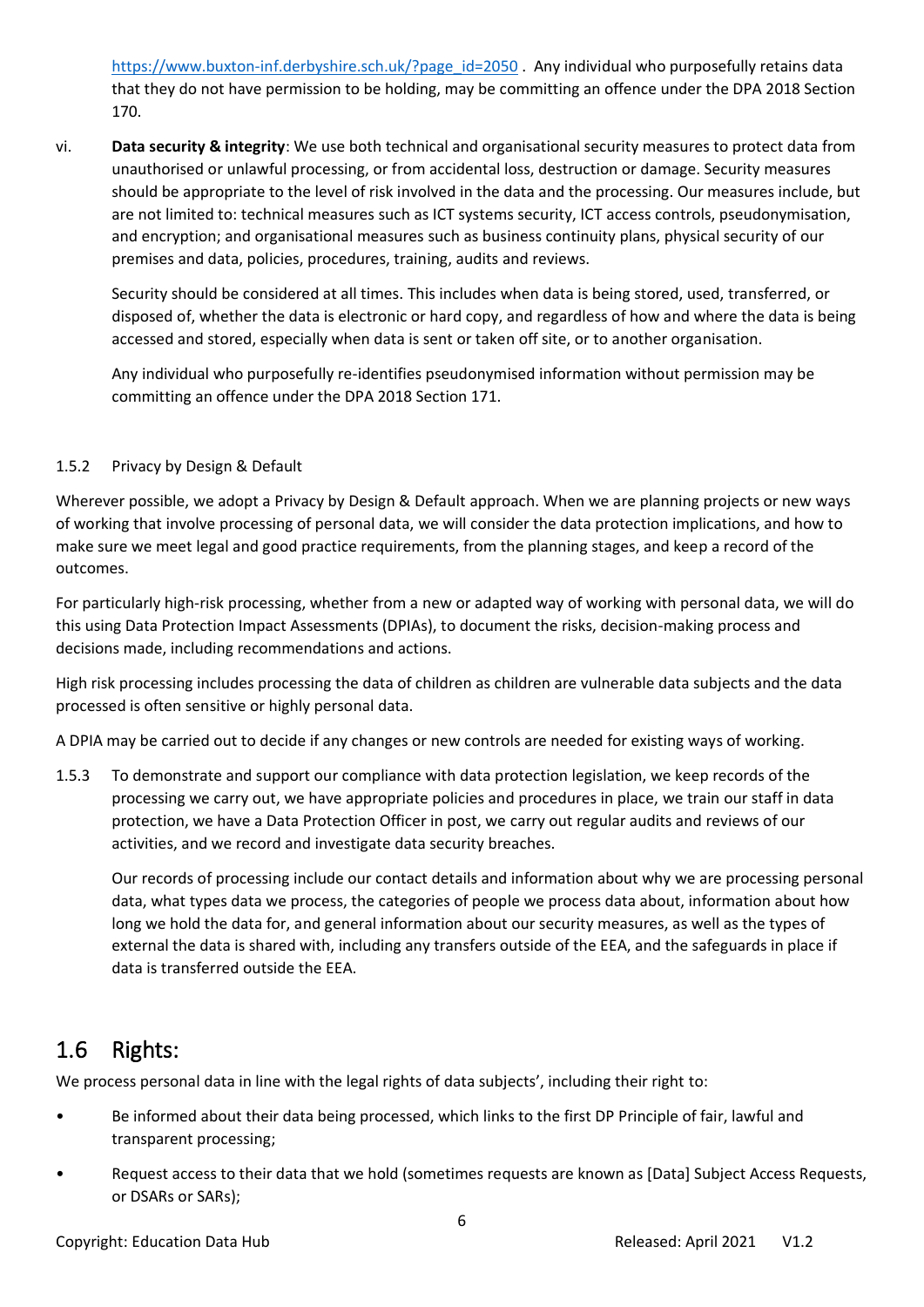- Ask for inaccurate data to be rectified;
- Ask for data to be erased (sometimes known as the "right to be forgotten"), in limited circumstances;
- Restrict processing of their data, in limited circumstances;
- Object to the processing, in some circumstances, including stopping their data being used for direct marketing;
- Data portability, which means to receive copies of some of their data in a format that can be easily used by another organisation or person;
- Not be subject to automated decision making or profiling, if it has legal effects or similarly significant effects on the data subjects;
- Withdraw consent when we are relying on consent to process their data;
- Make a complaint to the ICO or seek to enforce their rights through the courts.

We will respond to, and fulfil, all valid requests within one calendar month, unless it is necessary to extend the timescale, by up to two months in certain circumstances. Not all the rights are absolute rights, and we cannot always carry out the requested action in full, or at all. For example, the right to erasure may be limited in some circumstances because we are required to keep some records, and a number of exemptions in the DPA 2018 apply to SARs, meaning we can withhold some information in some situations.

In responding to requests, we also explain to data subjects they have the right to make a complaint to the ICO or seek to enforce their rights through the courts.

Any individual who purposefully alters, defaces, blocks, erases, destroys or conceals information to prevent it being provided to a data subject who has requested it, and has a right to receive it, may be committing an offence under the DPA 2018 Section 173.

# <span id="page-6-0"></span>1.7 Data sharing

#### 1.7.1 Data Processors:

We rely on the services of a number of external to support our work (both management and curriculum). These may include people, companies, systems and software that process personal data as part of the work they do on our behalf. These are our "data processors". When working with data processors, we will carry out appropriate due diligence checks to make sure that they can provide sufficient guarantees that they will comply with data protection legislation, including keeping data secure and cooperating with us to uphold data subjects' rights. We will require contractors and their staff to comply with this DP Policy.

In accordance with GDPR Article 28, we will appoint data processors only on the basis of a legally binding, written contract, that requires them to, amongst other things: only process personal data based on our instructions; keep the data secure; assist us to comply with our legal obligations and uphold data subjects' rights; delete or return the data at the end of the contract; and allow inspections and audits of their processing activities. Data Processor contracts, and compliance, will continue to be monitored throughout the contract period.

#### 1.7.2 Third Parties:

We will only share personal data with any other external, including other data controllers such as agencies and organisations, when the sharing meets one or more appropriate legal condition, and is carried out in keeping with the data protection principles and while upholding the rights of data subjects. Where necessary we will enter into Data Sharing Agreements (DSA), or similar agreements, to help facilitate the sharing of personal data. A DSA does not make the sharing lawful, it only provides a framework to work within, to help share data in an effective and safe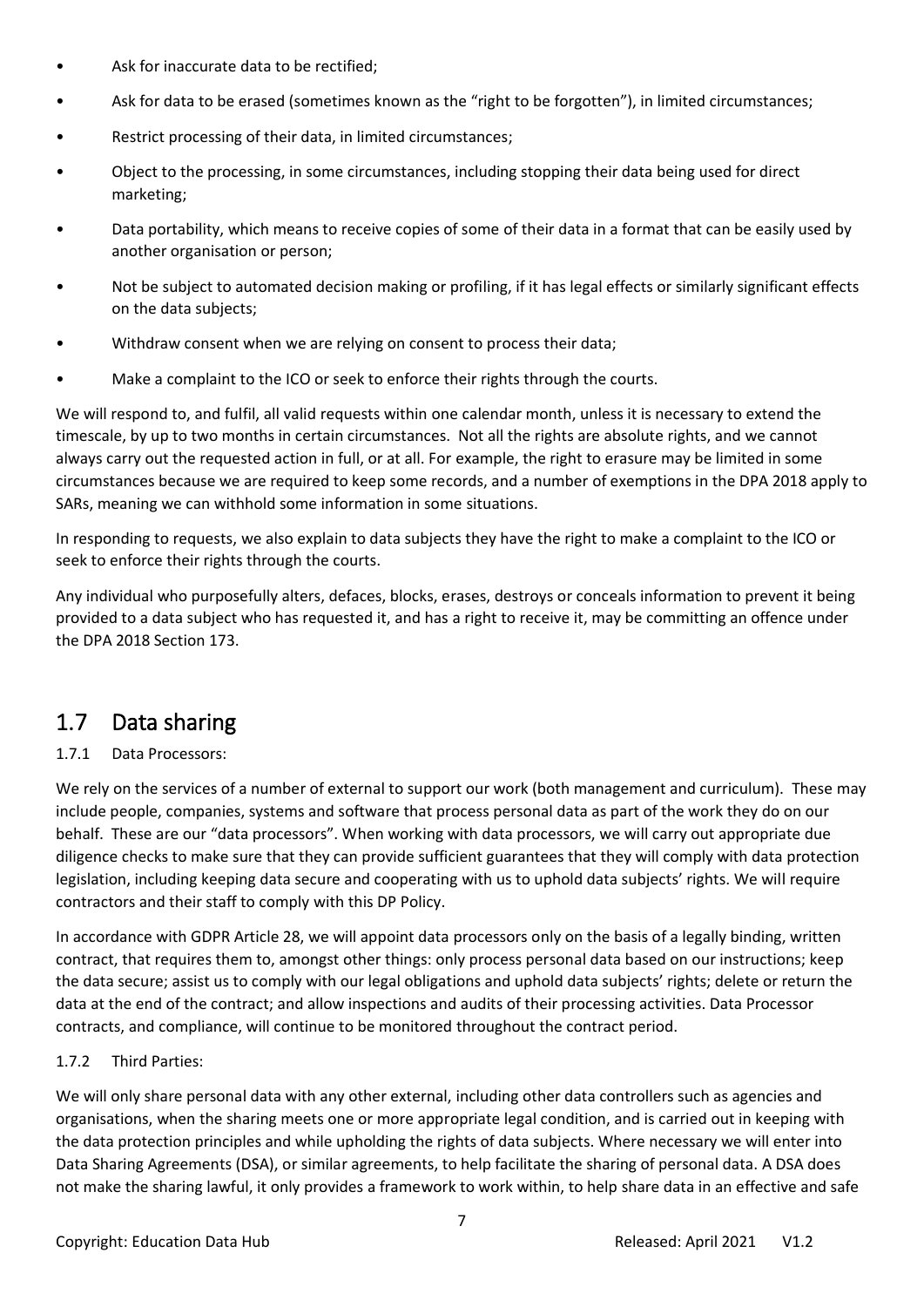way that respects people's data protection rights, when an appropriate and lawful reason to share the data has been identified.

# <span id="page-7-0"></span>1.8 Non-EEA data transfers

Personal data will not be transferred outside the EEA unless it is allowed by the conditions in Chapter V of the GDPR. This includes storage of data on cloud-based servers that are located outside the EEA.

# <span id="page-7-1"></span>1.9 Data protection breaches

- 1.9.1 All breaches, or suspected breaches, of this policy will be reported immediately to the Data Protection Officer, and will be investigated appropriately, corrective and preventive action taken and recorded. This includes, but is not limited to, any personal data we handle being lost, or being shared, destroyed, changed or put beyond use when it should not be.
- 1.9.2 Specifically, breaches that are likely to result in a risk to the rights and freedoms of data subjects, will be reported to the ICO within 72 hours of the school becoming aware of the breach.
- 1.9.3 If a breach is likely to cause a high risk to affected data subjects, we will also tell the data subjects, as soon as possible and without undue delay, to allow them to take any actions that might help to protect them and their data. We will also consider informing data subjects about a breach, even if there is not a likely high risk, if it is an appropriate step for other reasons, such as preserving open communication.
- 1.9.4 We will log all breaches, including those that are not reportable to the ICO.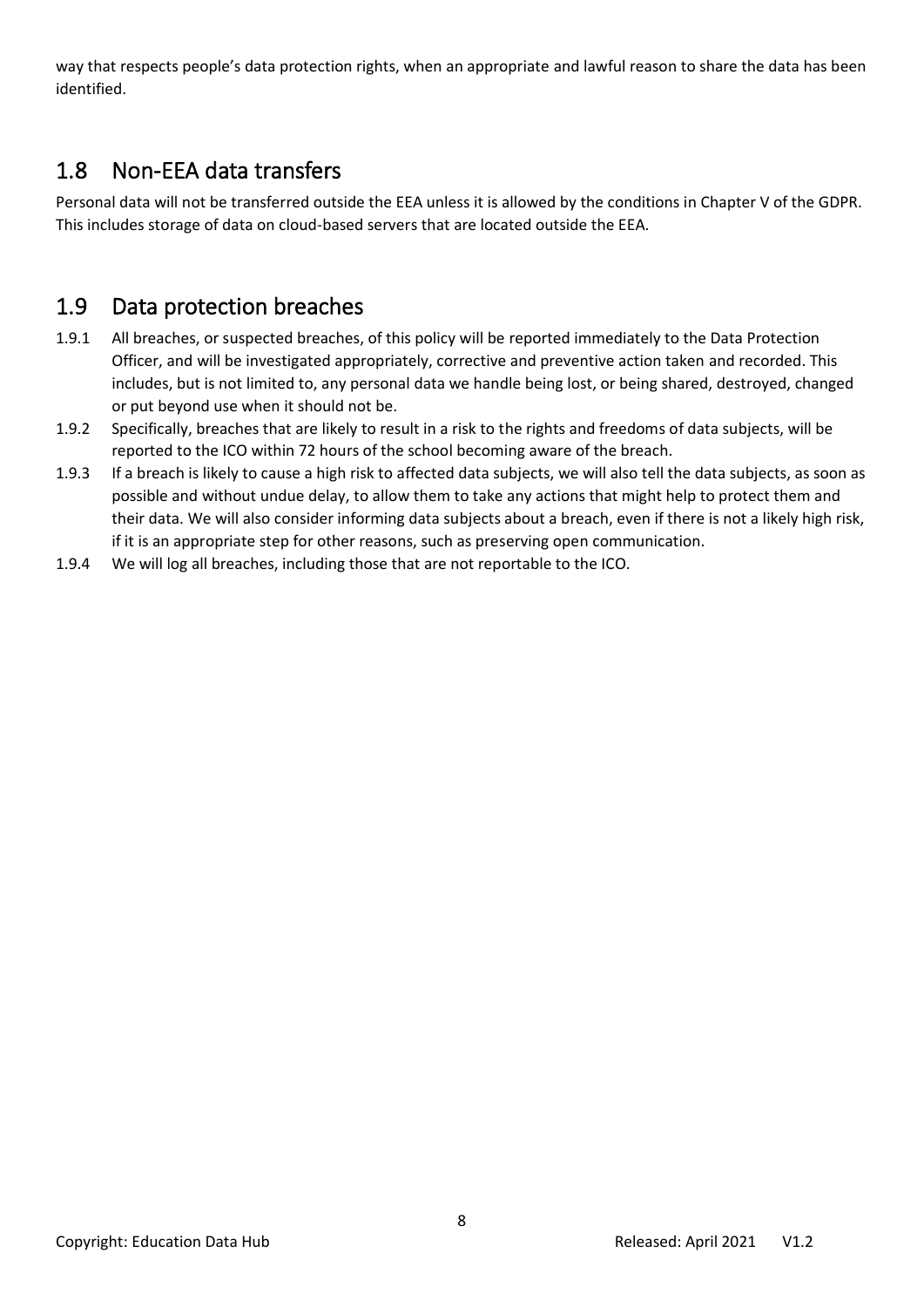# <span id="page-8-0"></span>Annexe.1 Legal Conditions for Processing

# <span id="page-8-1"></span>A1.1 Introduction

"Personal data" means any information where a living person is either identified or identifiable, from the information alone, or with other information. Personal data can include written information, pupil work, photographs, CCTV and film footage or voice recordings, in electronic format (which can include in Social Media, apps, databases or other electronic formats) or hard copy (including copies printed from electronic sources, and handwritten data when it is part of a filing system, or intended to be filed).

"Special category data" is personal data that needs more protection because it is sensitive.

- personal data revealing racial or ethnic origin;
- personal data revealing political opinions;
- personal data revealing religious or philosophical beliefs;
- personal data revealing trade union membership;
- genetic data;
- biometric data (where used for identification purposes);
- data concerning health;
- data concerning a person's sex life; and
- data concerning a person's sexual orientation.

In addition, the DfE advises that Pupil Premium/FSM status is treated as Sensitive Data.

"Data Subjects" include our pupils, staff, contractors, parents, local authority contacts, and anyone else we might come into contact with.

"Data Controller" means the school, alone or jointly with other Data Controllers, decides on why and how personal data is processed.

"Processing" means collecting, storing, using, sharing and disposing of data.

"Processors" are the external bodies who processes personal data on behalf of the controller.

### <span id="page-8-2"></span>A1.2 Our role and bases for processing

The role of any school is to educate and safeguard children. These are statutory obligations and come from various Acts and statutory instruments that can be found here.

This means the overwhelming volume of our collection and processing data is covered under Article 6 (1) c of the General Data Protection Regulations 2018: processing is necessary for compliance with a legal obligation to which the controller is subject:

Equality Act 2010

Education (Governors' Annual Reports) (England)(Amendment)Regulations 2002.

Special Educational Needs and Disability Act 2001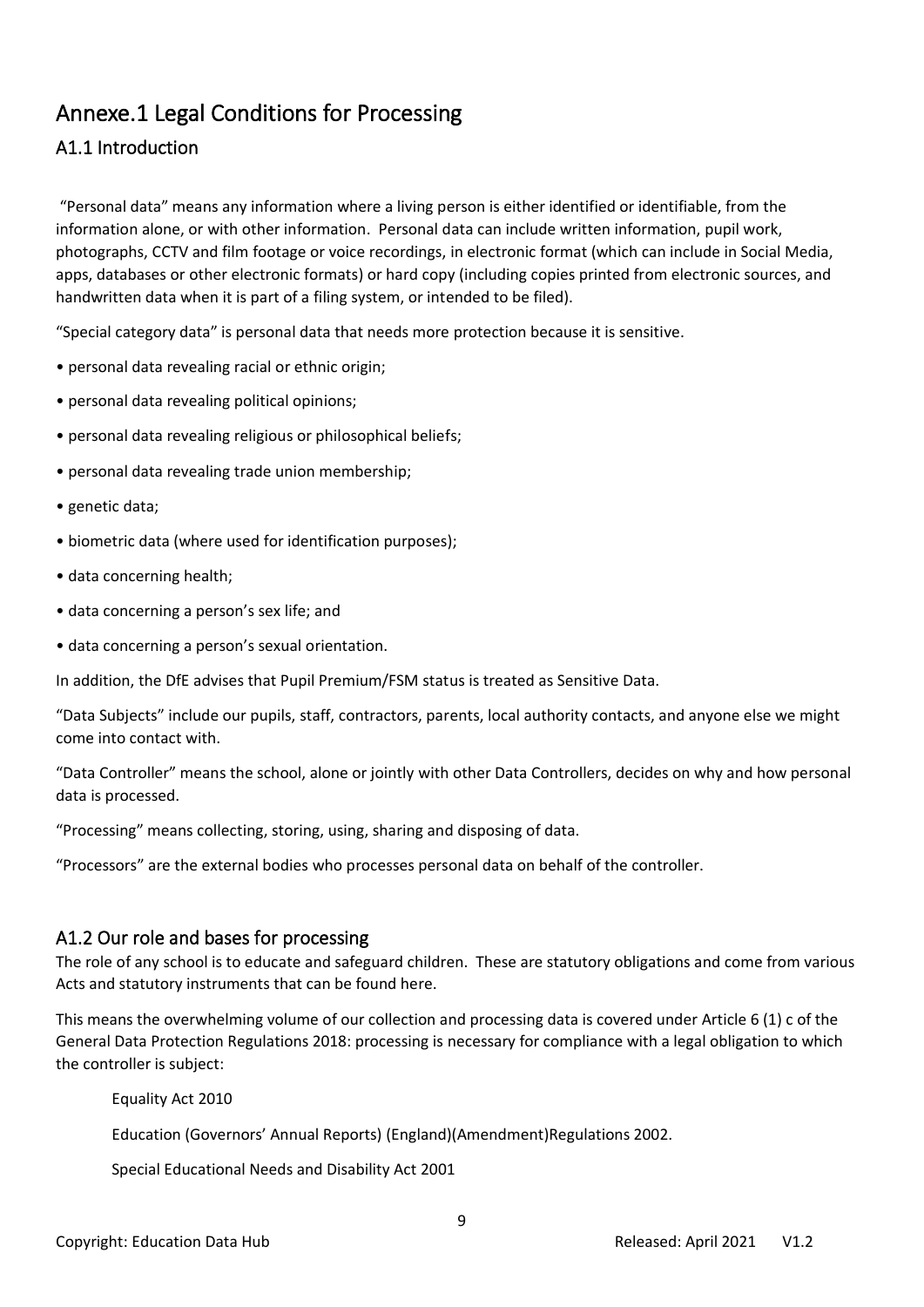Health & Safety of Pupils on Educational Visits 1998

Safeguarding Vulnerable Groups Act 2006

Disability Discrimination Act(s)

The Education Act 1944, 1996, 2002, 2011

The Education & Adoption Act 2016

The Education (Information About Individual Pupils) (England) Regulations 2013

The Education and Skills Act 2008

The Education (Pupil Registration) (England) Regulations 2006

Statutory Guidance for Local Authorities in England to Identify Children Not Receiving Education – February 2007)

The Education and Inspections Act 2006

The Children Act 1989, 2004

The Childcare Act 2006

The Children & Families Act 2014

Local Safeguarding Children Boards Regulations 2006 (SI 2006/90)

The Localism Act 2011 Contract (traded services)

Some of our functions in educating and safeguarding children that cannot be directly linked to a statutory function above may be carried out under Article 6 (1) e of the General Data Protection Regulations 2018: processing is necessary for the performance of a task carried out in the public interest.

Where we process special category data, we do so under the General Data Protection Regulation Article 9 and the Data Protection Act 2018 Schedule 1 Part 1 and Part 2. We have a separate Special Category Data Policy document which sets out in detail what lawful basis we rely on for processing Special Category Data as is required by the Data Protection Act 2018 Schedule 1 Part 4.

When we wish to process data for any other reason, we will ask for consent as per Article 6 (1) a of the General Data Protection Regulations 2018. Typically, this will be for areas of our work that includes the public celebration of our school and pupils' work. Data Subjects retain the right to change their consent preferences at any time by notifying the school office.

# <span id="page-9-0"></span>A1.3 Data Subjects' Rights

All of our data subjects have a number of rights – these are detailed in [1.6](#page-5-0) above.

To exercise these rights or for further help and information about processing and our commitment to keeping data safe, please contact our Data Protection Officer:

| <b>Data Protection Officer</b> | Laura Bowers/Helen Williams (Data Lead) |
|--------------------------------|-----------------------------------------|
| <b>DPO Email:</b>              | gdpr@buxton-inf.derbyshire.sch.uk       |
| <b>DPO Phone:</b>              | 01298 26660/01298 22499                 |
| <b>DPO Address:</b>            | Hardwick Square, Buxton SK17 6QB        |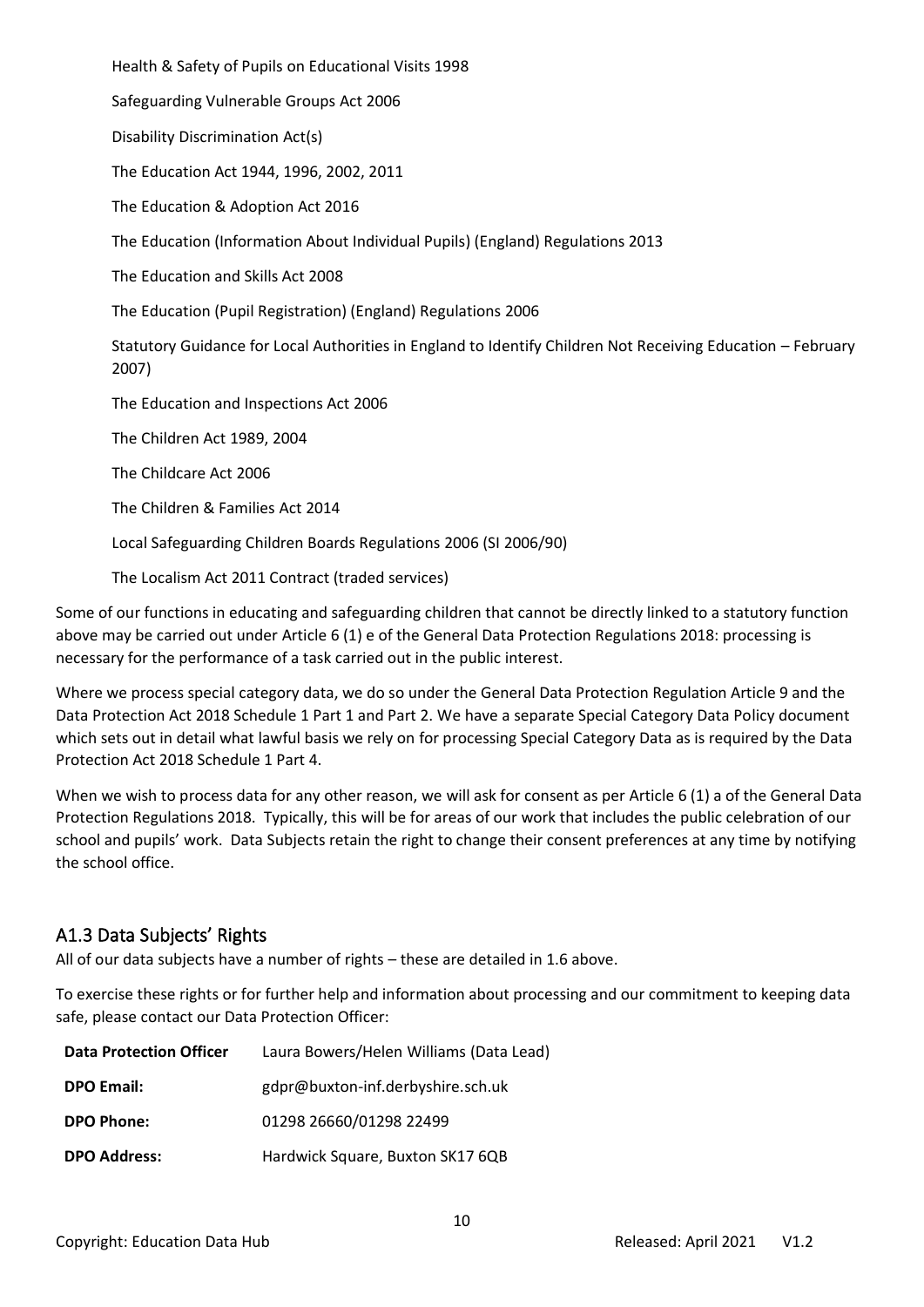# <span id="page-10-0"></span>Annexe.2 Data Protection - Personal Data Breach Procedure

# <span id="page-10-1"></span>A2.1 Introduction

A2.1.1 We recognise that a breach of personal data could happen, despite our policies, procedures and measures in place to protect personal data, and we will respond to any breach as quickly as possible in order to minimise any risks or potential harm, to the school or to individuals.

A2.1.2 This procedure supports our Data Protection Policy. It includes our guidelines for reacting to and handling any breach, or suspected breach, or personal data, in line with the General Data Protection Regulation (GDPR), the Data Protection Act 2018 (DPA 2018) and best practice.

### <span id="page-10-2"></span>A2.2 Scope and Responsibilities

This policy applies to all instances when it is known or suspected that personal data that the school handles has been subject to a breach (see below for breach definition.)

All staff are responsible for reading, understanding and complying with this policy.

Our Data Protection Officer provides assistance and further guidance on data breaches. The Data Lead is responsible for taking the lead on the steps in this procedure once a breach, or suspected breach, has been reported internally, including reporting to the Data Protection Officer.

# <span id="page-10-3"></span>A2.3 What is a Personal Data Breach?

A2.3.1 If personal data we handle is lost, destroyed, altered, disclosed, accessed or put beyond use when it shouldn't be, this is a Personal Data Breach. This procedure will be followed as soon as we become aware of a breach.

A2.3.2 Where we suspect personal data has been subject to a breach, we will follow this procedure until we are sure of the status of the personal data.

A2.3.3. A personal data breach can occur accidentally or intentionally, by staff, or anyone else.

# <span id="page-10-4"></span>A2.4 Becoming Aware of a Breach

Any staff member becoming aware of a breach is responsible for immediately reporting it internally, to ensure it can be handled appropriately.

# <span id="page-10-5"></span>A2.5 Breach Response Plan

All members of staff are responsible for taking all reasonable steps and cooperating with key staff in following this procedure when a breach is found or suspected.

The breach response plan has 8 steps, which are covered in detail below:

- 1. Report the breach internally;
- 2. Record the breach (using the GDPRiS software where applicable)
- 3. Assess the risk;
- 4. Contain and recover;
- 5. Notify the ICO of the breach (if applicable);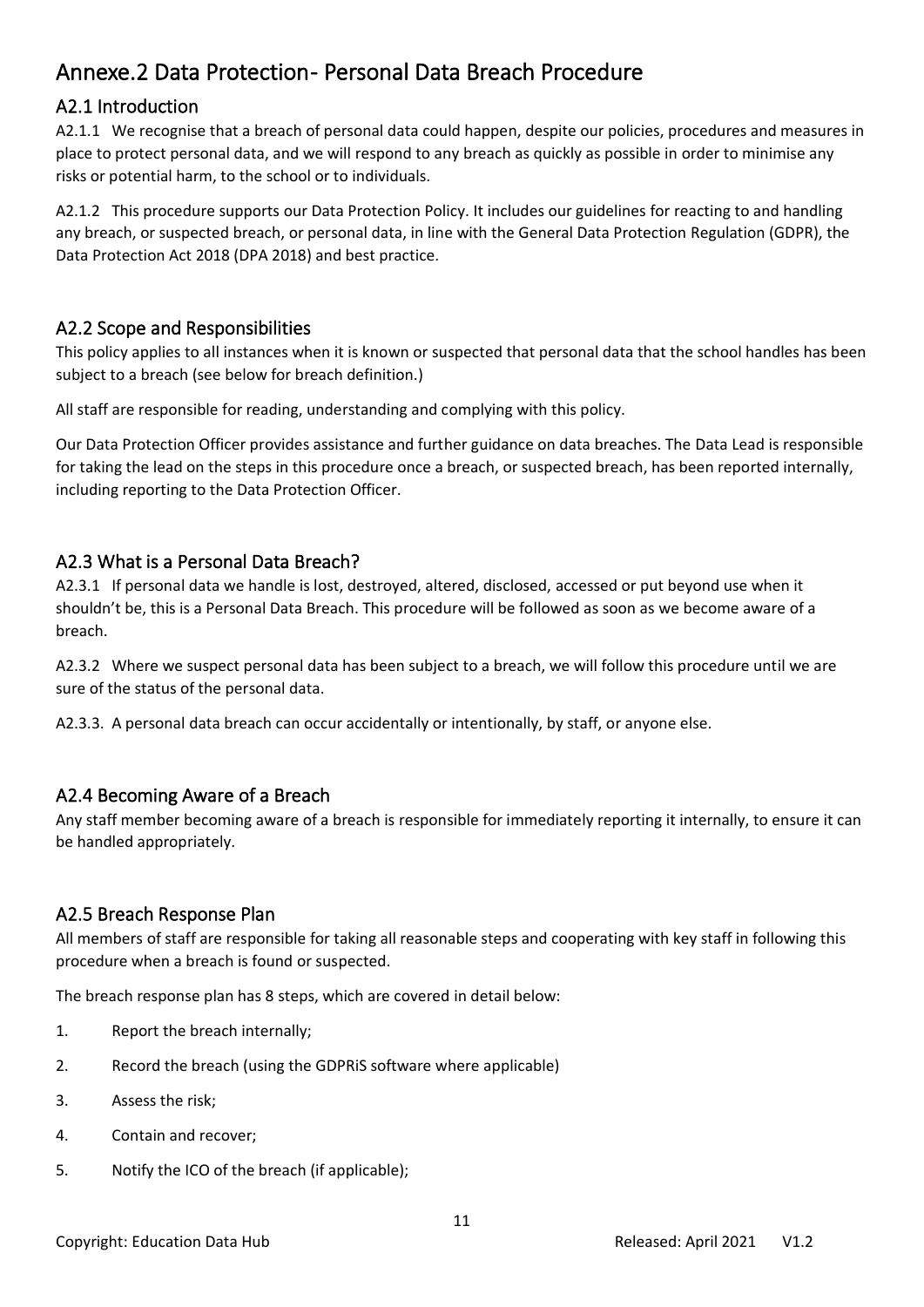- 6. Notify the affected Data Subjects of the breach (if applicable);
- 7. Review.
- 8. Implement any necessary changes to prevent reoccurrence.

Use the Data Breach Checklist (at the end of this procedure) and Data Breach Log for all personal data breaches.

#### A2.5.1 Report the breach internally (school staff)

As soon as you become aware of a breach, or possible breach, report it to the Data Lead, or Head Teacher or Deputy Head Teacher in their absence, who will lead on the breach response, and inform the Data Protection Officer of the breach and keep them updated on the investigation and actions as appropriate.

The report should be made as soon as possible even if the breach is discovered outside of normal working hours.

#### A2.5.2 Record the breach (school staff)

Log the breach. Include as many details as possible and attach documents or evidence if appropriate.

#### A2.5.3 Assess the risk (DPO)

Consider what harm could come from the breach, including who could be harmed, how they could be harmed, and how severe the harm could be, as well as how likely is the harm to happen. This risk assessment, based on severity and likelihood, will depend on the types of information involved (how sensitive is it, what could be done with it?), how much information is involved, and how exposed the data is, as well as the individual circumstances of the data subjects (people the data is about.)

As an example, if a laptop has been lost, if it is encrypted there is a very small chance of any data being accessed. But if hard copy documents have been lost or left unattended, they are much more likely to be accessed and read.

As another example, if personal data is included in an email by accident, the data may be at more risk of being misused if the email has gone to a member of the public, rather than to another school.

As an example, regarding the data subjects' circumstances, accidentally disclosing an address might not pose a risk to most data subjects, but it could be very high risk for someone who is escaping domestic violence, or for the adoptive family of a child.

#### A2.5.4 Contain and recover (School with DPO support)

Take reasonable actions to contain the risks, and/or recover the data, if possible.

Containment and recovery actions could include, as appropriate:

- Attempting to find lost devices or paperwork;
- If devices have been stolen, report this to the police;

• If a breach is still occurring, for example, due to an ongoing IT issue, then IT should take appropriate steps to minimise the breach, such as closing down an IT system. In the event of a Cyber-attack, immediately report to the Action Fraud line on 0300 1232040.

• Warning staff and third parties such as the County Council, to be aware of any "phishing" attempts that might be linked to personal data that has been accessed by criminals/unauthorised people;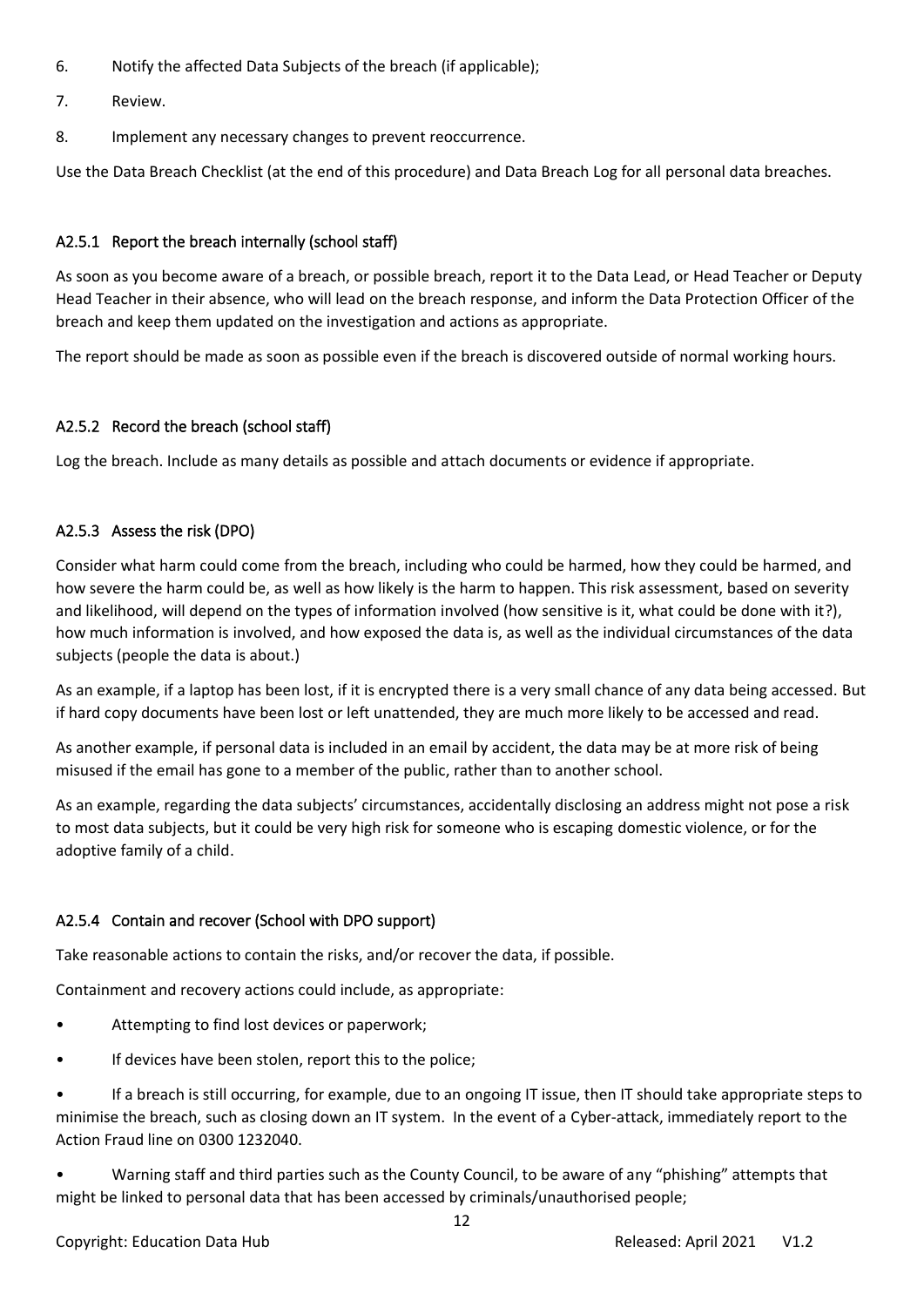• If data has been sent to, or shared with, someone it shouldn't have been, consider if you can contact them to recover the data. Bear in mind that "recall" doesn't usually work on externally sent emails;

• If bank details have been lost/stolen, consider contacting banks directly for advice on preventing fraudulent use;

• If the data breach includes any entry codes or IT system passwords, change these immediately and inform the relevant agencies and members of staff;

• Contacting the County Council's Communications Division if part of the crisis service, so that they can be prepared to handle any press enquiries. The Council's Senior Communications Officer can be contacted by telephone: 01629 538234.

### A2.5.5 Notify the ICO of the breach (DPO);

Breaches that could cause a risk to people should be reported to the Information Commissioner's Office (the ICO – the UK's data protection regulator) and, in some cases, to the data subject(s) involved too.

Not all breaches will need to be reported. For example, if data is deleted in error, it is technically a breach, but if the data is backed up and can be promptly reinstated, it does not represent a risk to data subjects.

If the DPO decides not to report a breach to the ICO and/or the data subjects involved, the decision and reasons will be recorded.

If it is likely the breach will result in a risk to people's rights and freedoms, and have an adverse effect on data subjects, causing them harm, it must be reported to the ICO.

Reports to the ICO must be made within 72 hours of us becoming aware of the breach. Information can be provided to the ICO in stages, giving them the details as and when we find out more, but the first contact must be within 72 hours.

The information to be provided to the ICO:

- A description of the personal data breach that has occurred including, where possible:
	- o The types and approximate number of people whose data is involved;
	- o The types and approximate number of personal data records involved;
- The likely consequences of the breach;
- The measures taken, or proposed to be taken, in response to the breach, including actions to mitigate any possible harm to data subjects;
- The name and contact detail of the Data Protection Officer, or any other contact details of people who can provide more information.

Guidance on how to report to the ICO is on their website: https://ico.org.uk/for-organisations/report-a-breach/

### A2.5.6 Notify the affected Data Subjects of the breach (DPO);

If the risk to data subjects is assessed as high, the breach must also be reported to everyone whose data is involved, to allow them to take any appropriate steps to protect themselves and so they are aware of anything that may happen. For example, if financial information has been lost or stolen, they can alert their bank for fraudulent activity, or if passwords have been lost or stolen, they can change them on their accounts and any other accounts that they used the same password on.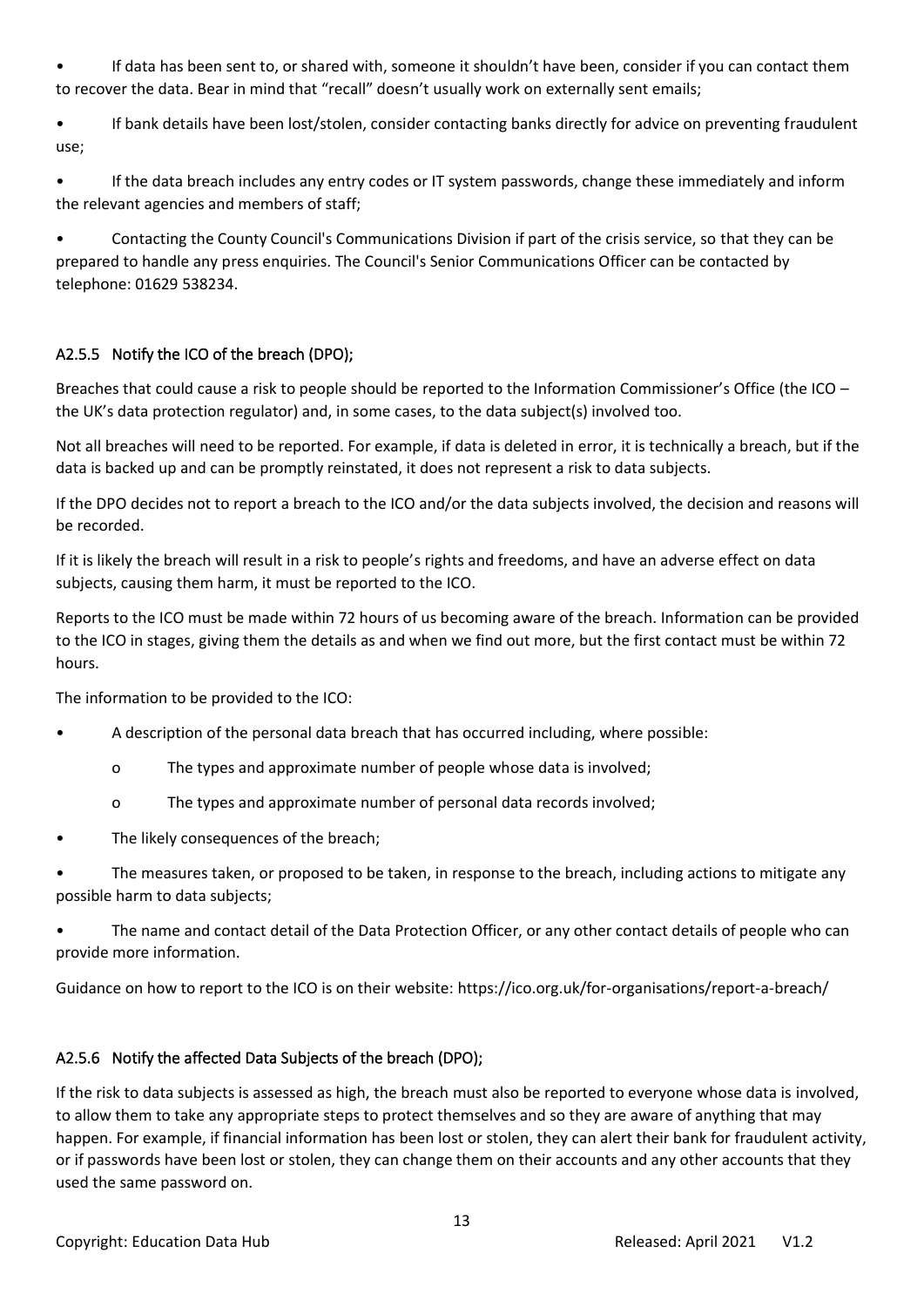We can choose to report to data subjects even if the risk is not high, if we consider it would be better for us to tell them about the breach for other reasons, such as supporting transparent relations and trust.

#### A2.5.7 Review

The review stage includes reviewing and evaluating the response to the breach. Consider how effective the response was, and if improvements could be made when handling any future breaches.

As examples, did the person who first became aware of the breach know to report it internally? Did attempts to recover the data work? How could the breach have been handled better or quicker?

The breach, and outcomes of the review, should be reported to the next available Senior Management Team and Full Governors meeting for discussion. If systemic or ongoing problems are identified, then an action plan will be drawn up to put these right. If the breach warrants a disciplinary investigation, the manager leading the investigation will liaise with Human Resources or Internal Audit for advice and guidance.

#### A2.5.8 Implement any necessary changes to prevent reoccurrence.

Depending on how the breach occurred, actions should be taken to reduce the risk of something similar happening, including amongst other things, improved IT security, new or improved written procedures, refresher training, improved supervision, changes to processes, communications to remind colleagues about risks, etc.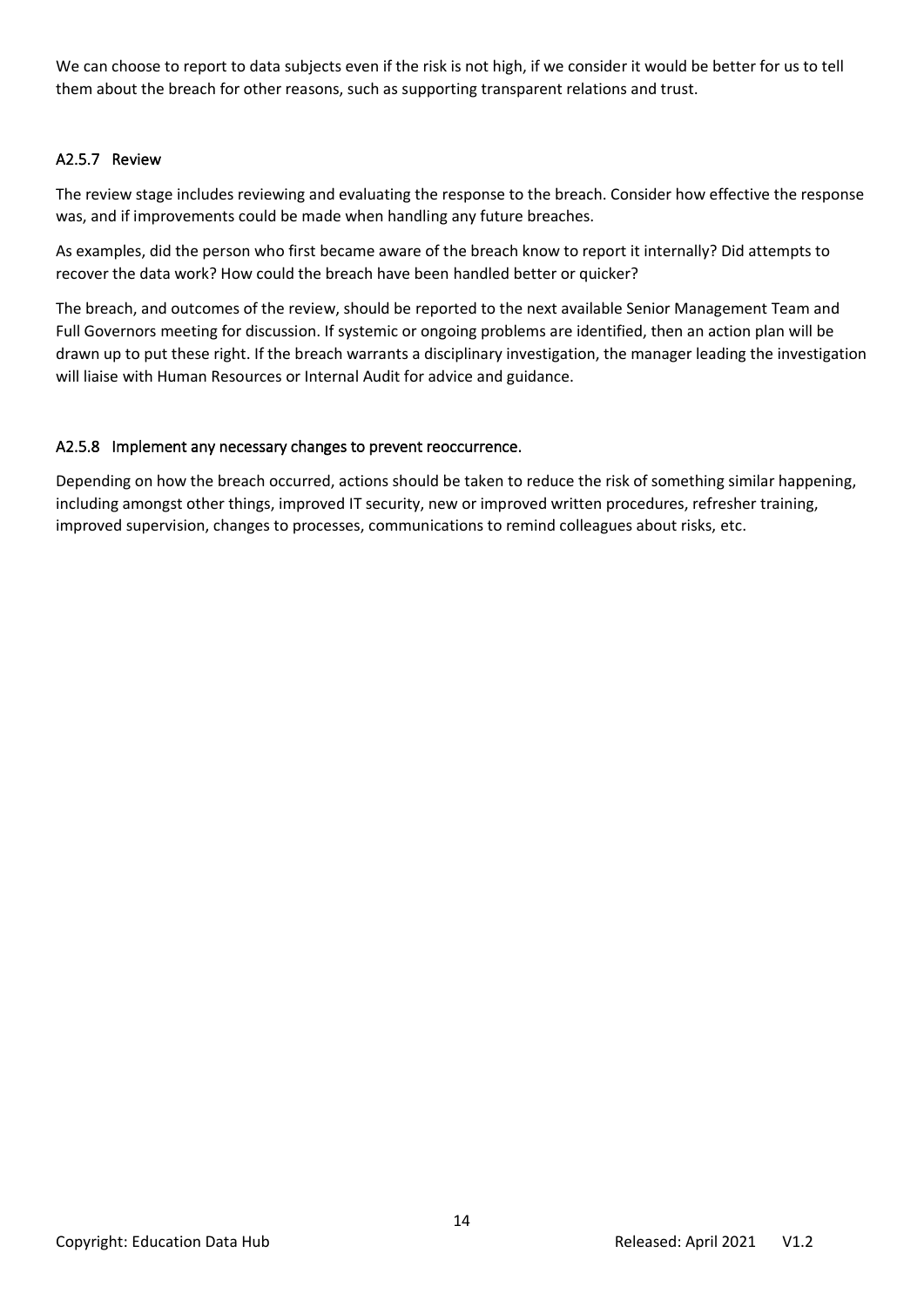# <span id="page-14-0"></span>A2.6 Data Breach Checklist

| <b>Action</b>                                                                                                                                                 | Taken? Give dates, initials and links to docs where appropriate                                                                                                                                                                      |
|---------------------------------------------------------------------------------------------------------------------------------------------------------------|--------------------------------------------------------------------------------------------------------------------------------------------------------------------------------------------------------------------------------------|
| Date and time of discovery                                                                                                                                    |                                                                                                                                                                                                                                      |
| Date and time of occurrence                                                                                                                                   |                                                                                                                                                                                                                                      |
| What happened                                                                                                                                                 |                                                                                                                                                                                                                                      |
| Immediate steps taken to contain<br>the breach, e.g. changing<br>passwords, shutting computers<br>down, halting network traffic,<br>restore data from backups |                                                                                                                                                                                                                                      |
| Acknowledge breach by thanking<br>informant for information - log it<br>here                                                                                  |                                                                                                                                                                                                                                      |
| Inform DPO<br>01629 532888                                                                                                                                    |                                                                                                                                                                                                                                      |
| <b>Assess Risk:</b>                                                                                                                                           | [Consider how many people are affected, what type of data is involved, how<br>could people be harmed, and how likely are they to be harmed?]                                                                                         |
| Necessary to inform ICO?<br>0303 1231113                                                                                                                      |                                                                                                                                                                                                                                      |
| Date and time reported to ICO                                                                                                                                 |                                                                                                                                                                                                                                      |
| Necessary to inform data<br>subjects?                                                                                                                         |                                                                                                                                                                                                                                      |
| Data subjects informed?                                                                                                                                       |                                                                                                                                                                                                                                      |
| Police informed?                                                                                                                                              |                                                                                                                                                                                                                                      |
| Review:                                                                                                                                                       | [Consider what was in place that should have prevented the breach, and why<br>it failed, how could further breaches be prevented, how have we helped the<br>people effected? Should we improve security, procedures, training, etc?] |
| Steps taken to avoid                                                                                                                                          |                                                                                                                                                                                                                                      |
| reoccurrence                                                                                                                                                  |                                                                                                                                                                                                                                      |
| Concluding letter                                                                                                                                             |                                                                                                                                                                                                                                      |
| SLT / Governors de brief                                                                                                                                      |                                                                                                                                                                                                                                      |
| Report completed by                                                                                                                                           |                                                                                                                                                                                                                                      |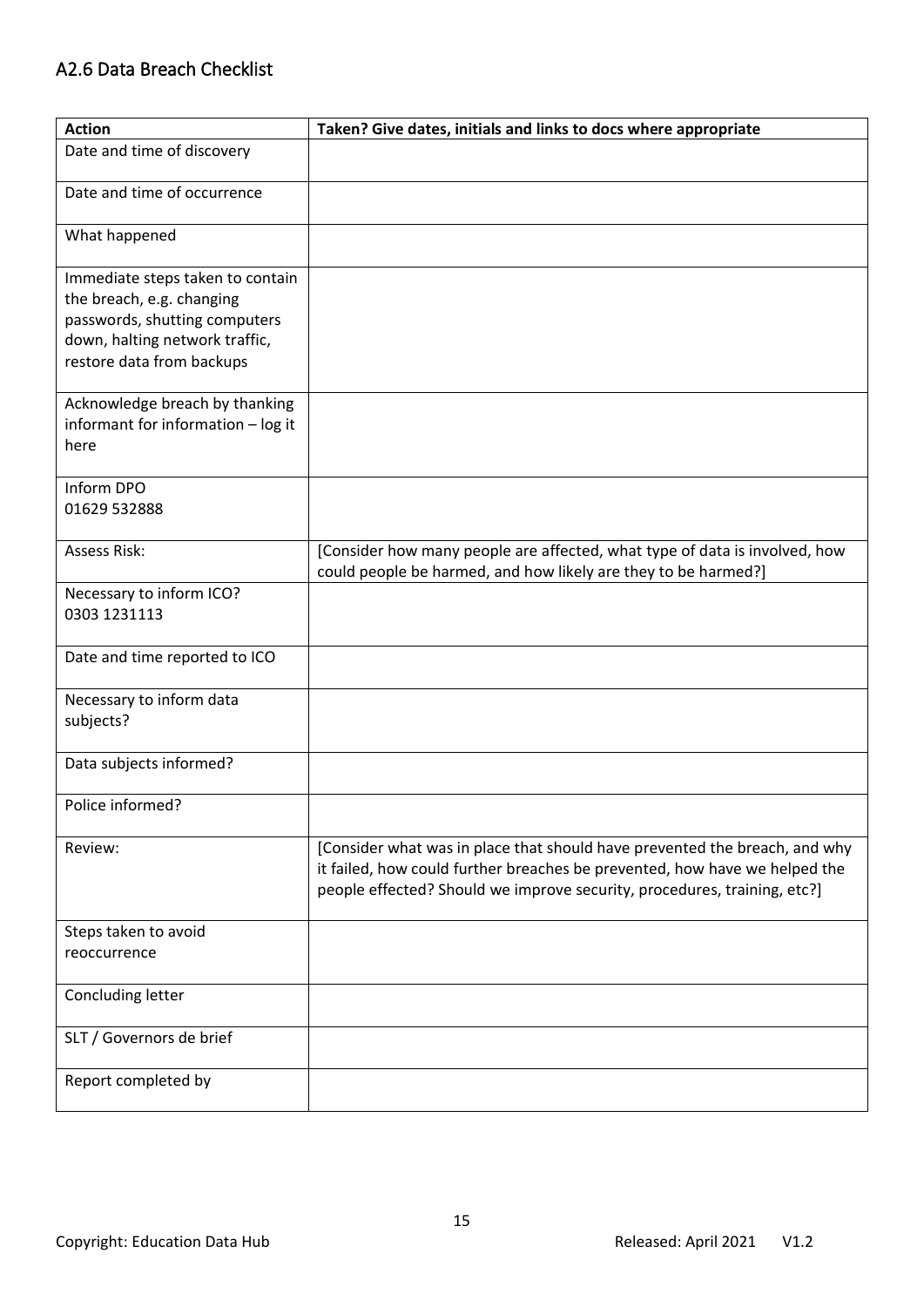# <span id="page-15-0"></span>Annexe.3 Data Protection Impact Assessment Guidance and Template

# <span id="page-15-1"></span>A3.1 Introduction

A Data Protection Impact Assessment (DPIA) is a tool which can help Buxton Infant School identify the most effective way to comply with their data protection obligations and meet individuals' expectations of privacy.

An effective DPIA will allow the school to identify and fix problems at an early project stage, reducing the associated costs and damage to reputation which might otherwise occur.

This procedure explains the principles which form the basis for a DPIA, sets out the basic steps which the school should carry out during the assessment process and includes a template which can be adapted as needed to fit the project.

DPIAs should be drawn up with the assistance of the DPO, who will have the expertise needed to fully consider the issues.

# <span id="page-15-2"></span>A3.2 What is a Data Protection Impact Assessment (DPIA)?

A DPIA is a process which helps an organisation to identify and reduce the privacy risks of any project which involves personal data. To be effective a DPIA should be used throughout the development and implementation of the school's project.

A DPIA will enable the school to systematically and thoroughly analyse how a particular project or system will affect the privacy of the individuals involved, as well as provide evidence of investigation into the suitability of any third parties who will be given access to data in the project.

# <span id="page-15-3"></span>A3.3 When will a DPIA be appropriate?

DPIAs should be considered for all new projects, because this allows greater scope for influencing how the project will be implemented. A DPIA can also be useful when planning changes to an existing system.

The school must carry out a DPIA for processing that is likely to result in a "high risk to individuals" (Article 35(1) GDPR). When considering if the processing is likely to result in high risk, the School and the DPO should consider the relevant ICO Guidance

### <https://ico.org.uk/media/about-the-ico/consultations/2615361/data-sharing-code-for-public-consultation.pdf>

These define nine criteria of processing operations that are likely to result in high risk. The two most relevant to schools relate to processing of vulnerable data subjects (children) and the processing of Sensitive data or data of a highly personal nature. Because many new projects in schools include the processing of children's data including Sensitive data, it is likely that most projects in schools will require a DPIA to be carried out.

Conducting a DPIA does not have to be complex or time consuming but there must be a level of rigour in proportion to the privacy risks arising.

# <span id="page-15-4"></span>A3.4 The Benefits of a DPIA

Consistent use of DPIAs will increase the awareness of privacy and data protection issues within the school and ensure that all relevant staff involved in designing projects think about privacy at its earliest stages.

Examples of where a DPIA would be appropriate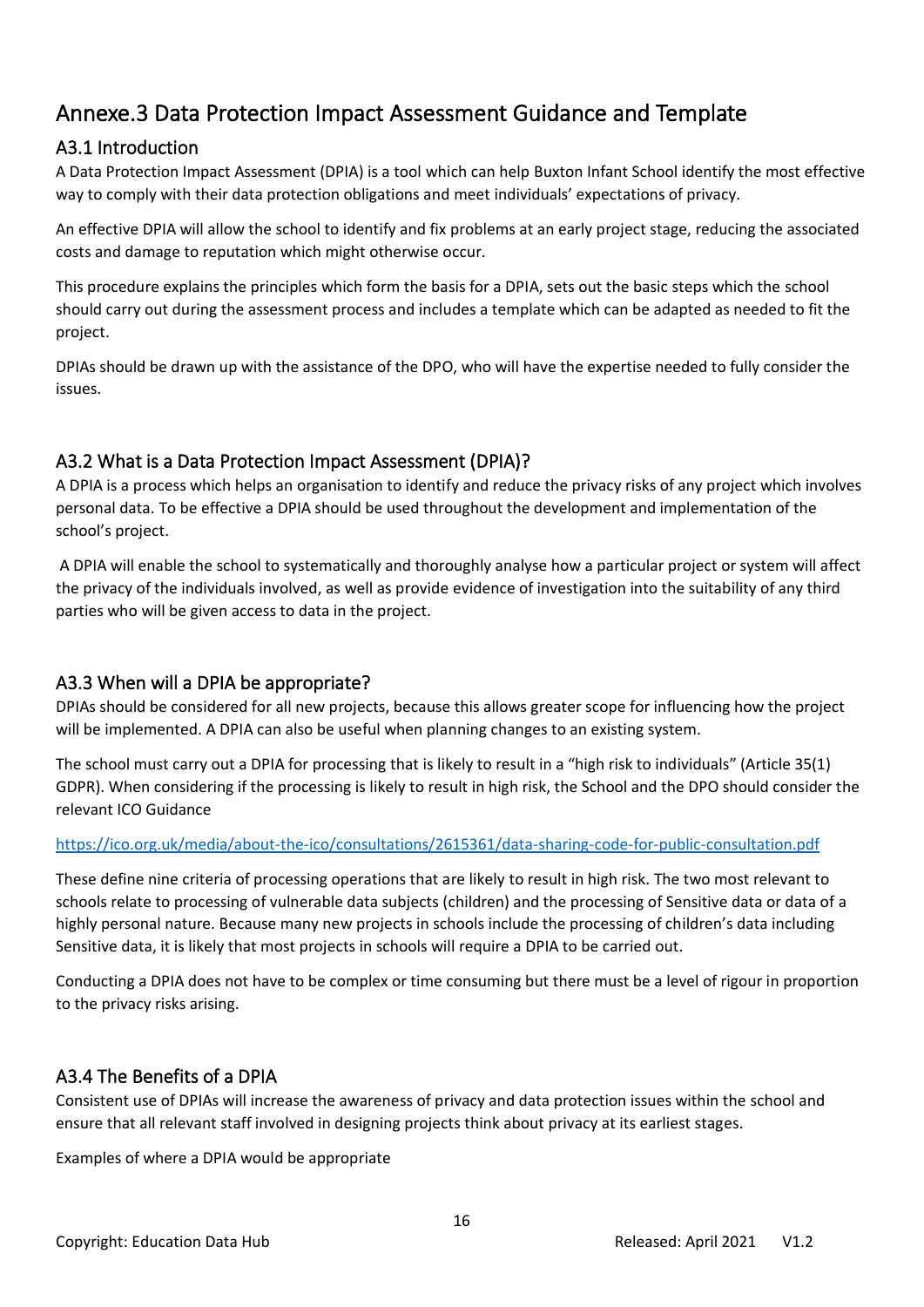- A new IT system for storing and accessing personal data.
- A data sharing initiative where two or more schools seek to pool or link sets of personal data.
- A proposal to identify people in a particular group or demographic and initiate a course of action.
- Using existing data for a new and unexpected or more intrusive purpose.
- A new database which consolidates information held by separate parts of the school.
- Legislation, policy or strategies which will impact on privacy through the collection or use of information, or through surveillance or other monitoring.
- Cloud hosted applications.
- The collection of new data on an existing system.

### <span id="page-16-0"></span>A3.5 Steps to be followed when considering a new project

A DPIA should be undertaken before a project is underway, in the same way that schools consider the cost impact of a project before making a commitment to spend any money. Consultation should be made with the DPO and consideration should be given to consulting with affected data subjects as a first step. The DPIA process should then be a collaborative task between the Headteacher, Business Officer and staff who will be using the system/managing the project under consideration.

### <span id="page-16-1"></span>A3.6 Monitoring

The completed DPIA should be checked and approved by the DPO and then submitted to the Governing Body for final review and approval. The Governing Body will monitor implementation of actions identified in DPIAs.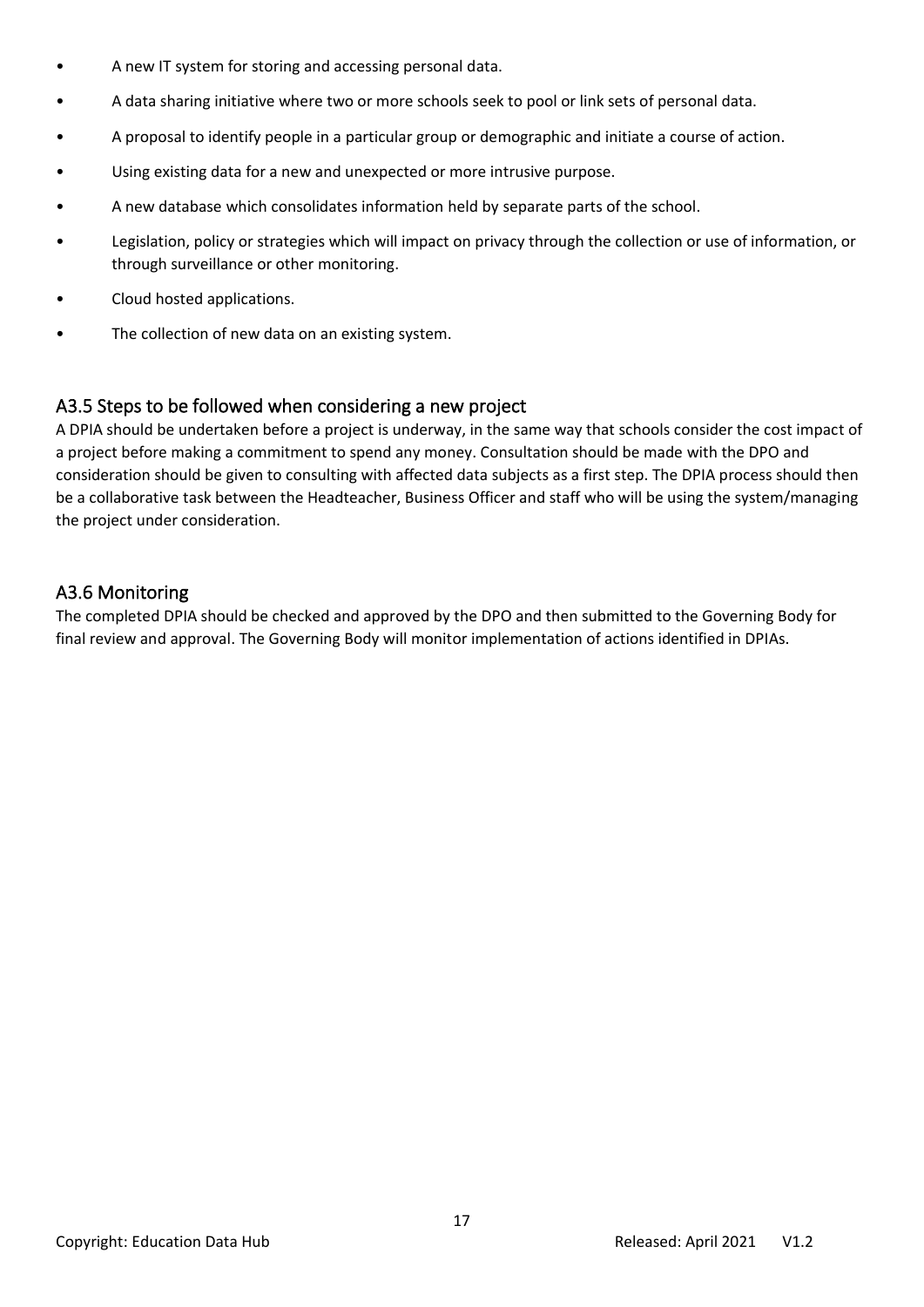# <span id="page-17-0"></span>A3.7 Template

DATA PROTECTION IMPACT ASSESSMENT

**Name of School:** 

**Date:**

#### **Document prepared by:**

#### IMPORTANT NOTE: THIS IS A SUGGESTED TEMPLATE AND SHOULD BE ADAPTED BY THE SCHOOL TO FIT THE PARTICULAR CIRCUMSTANCES OF THE SCHOOL.

Read the template carefully and consider if what is stated is applicable to your school and situation and amend it as necessary.

#### THE COMPLETED DPIA SHOULD BE SIGNED OFF BY THE DATA PROTECTION OFFICER AND SCHOOL GOVERNORS.

Please ensure that version control is used and that when the template is amended the version number changed and the author is updated in the table below.

IF YOU IDENTIFY A HIGH RISK THAT CANNOT BE MITIGATED, YOU MUST CONSULT WITH THE ICO. YOUR DPO WILL ADVISE ON THIS.

| <b>Version History</b> |             |               |                                               |
|------------------------|-------------|---------------|-----------------------------------------------|
| <b>Version</b>         | <b>Date</b> | <b>Detail</b> | Author                                        |
| 1.0                    | 12/12/19    | Template      | GDPR in Schools, Derbyshire County<br>Council |
|                        |             |               |                                               |

| Approved by DPO                | DATE: |
|--------------------------------|-------|
| (SIGNATURE HERE)               |       |
| Approved by Governors          | DATE: |
| (SIGNATURE/MINUTE NUMBER HERE) |       |

#### **Introduction**

Description of project

#### **Screening questions**

Copyright: Education Data Hub **Contract Contract Contract Contract Contract** Released: April 2021 V1.2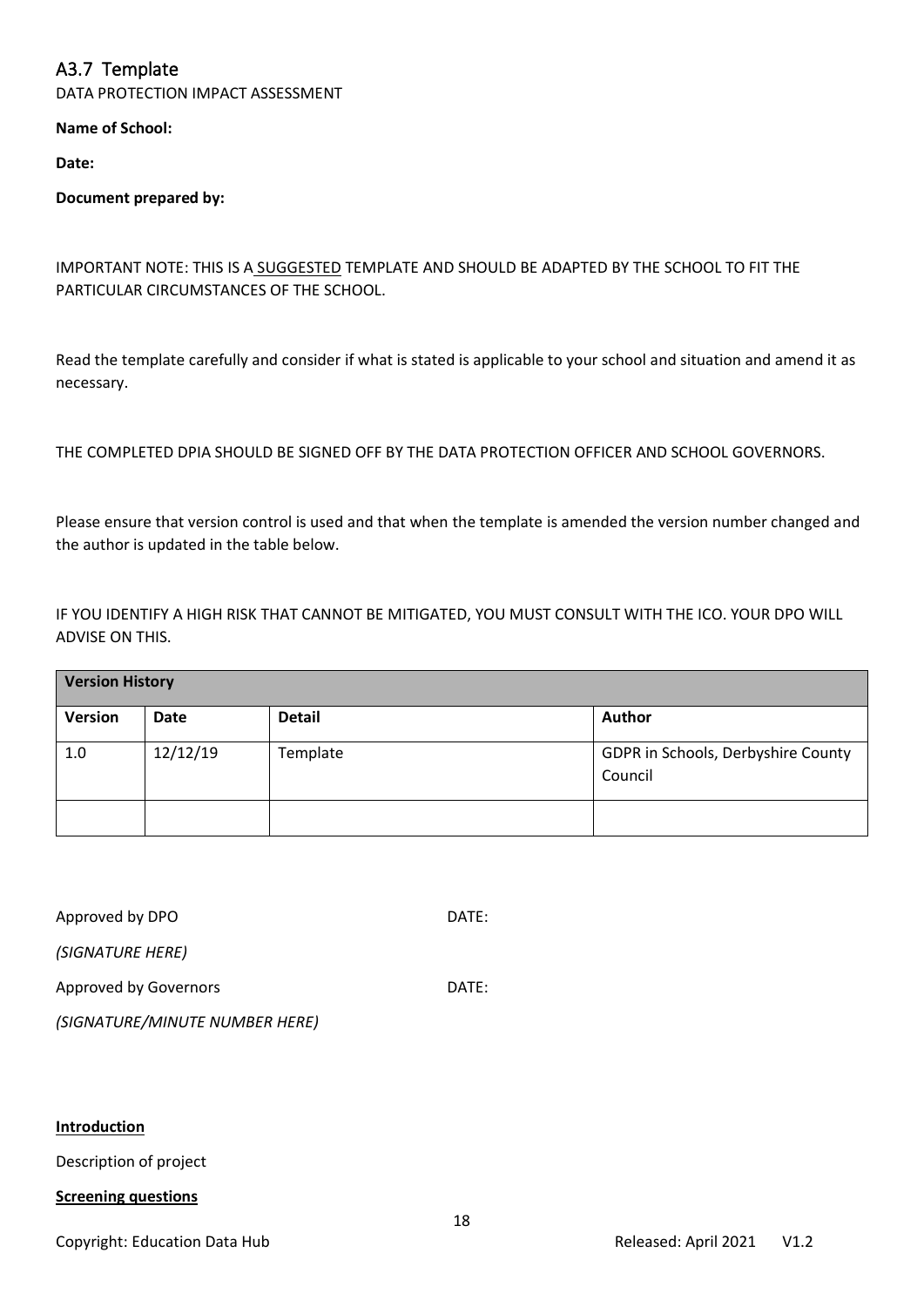- What is the lawful basis of this project?
- Will the project involve the collection of new information about individuals? If yes, please detail the information to be collected.
- Will the project compel individuals to provide information about themselves? If yes, please detail the information to be provided.
- Will information about individuals be disclosed to organisations or people who have not previously had routine access to the information? If yes, please detail which organisations will be provided with access.
- Are you using information about individuals for a purpose it is not currently used for, or in a way it is not currently used? If yes, please describe the new purpose below.
- Does the project involve you using new technology that might be perceived as being privacy intrusive? For example, the use of biometrics or facial recognition. If yes, please detail the new technology, below.
- Will the project result in you making decisions or taking action against individuals in ways that can have a significant impact on them? If yes, please describe the impact, below.
- Is the information about individuals of a kind particularly likely to raise privacy concerns or expectations? For example, health records, criminal records or other information that people would consider to be private. If yes, please describe the information to be collected, below.
- Will the project require you to contact individuals in ways that they may find intrusive? If yes, please describe how the individuals will be contacted, below.

[Include Notes regarding Consultation]

#### **Step one: Identify the need for a DPIA**

#### **What does the project aim to achieve?**

#### **What will the benefits be to the organisation, to individuals and to other parties?**

| Organisational benefits | Individual benefits | Other party benefits |  |
|-------------------------|---------------------|----------------------|--|
|                         |                     |                      |  |
|                         |                     |                      |  |

**Why was the need for a DPIA identified?**

**How many individuals are likely to be affected?**

**How will data be collected, used, amended and deleted?**

**If sensitive personal data is involved, have you established how this will be handled, accessed, retained and disposed of?** 

**What practical steps have been taken to ensure that risks to privacy have been identified and addressed?** 

**Is information quality good enough, how will data be verified & recorded accurately?** 

**What security and/or information risks have you identified?**

**Have training and instructions been given to appropriate staff to ensure compliance with policy and procedure?**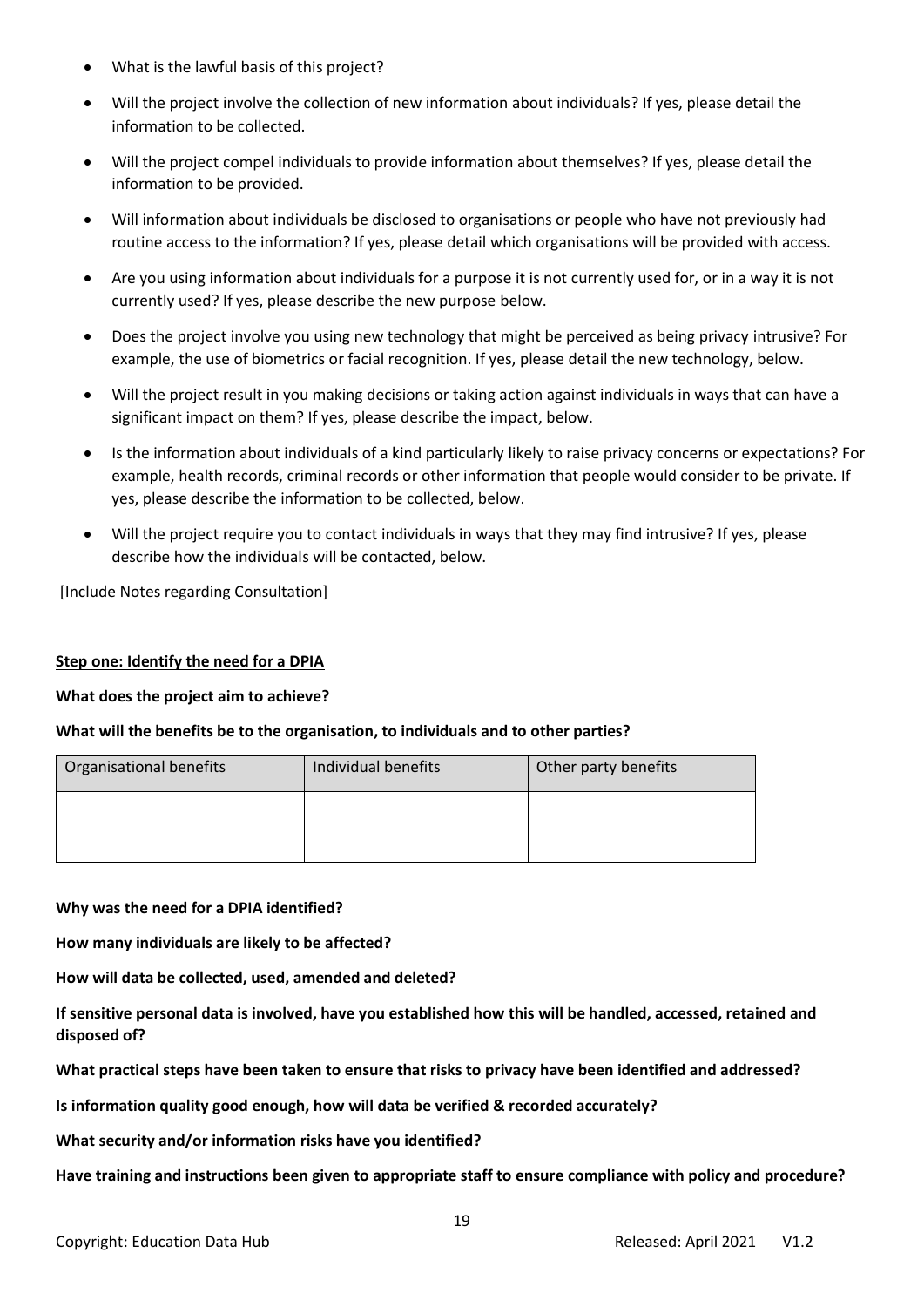#### **Step two: Describe the information flows**

Complete a word or pictorial description of the information flow as appropriate.

#### **Step three: Identify the privacy and related risks**

| <b>Privacy Issue</b> | <b>Risk Rating</b> | <b>Risk to Individuals</b> | Compliance<br>risk | Organisational<br>risk |
|----------------------|--------------------|----------------------------|--------------------|------------------------|
|                      |                    |                            |                    |                        |

#### **Step four: Identify privacy solutions and sign off and record the DPIA outcomes**

| <b>Risk</b> | Solution(s) | <b>Risk Rating after</b><br>solution applied |
|-------------|-------------|----------------------------------------------|
|             |             |                                              |

#### **Risk Rating Decision**

As a result of the privacy risks and mitigations it has been evaluated that the overall level of residual risk to privacy for the use of this software stands at Level X [Low/Medium/High or figure based on risk rating table which may be included] This is/is not a high risk and therefore we do/do not need to consult with the ICO.

#### **Step five: Integrate the DPIA outcomes back into the project plan**

*Who is responsible for integrating the DPIA outcomes back into the project plan and updating any project management paperwork? Who is responsible for implementing the solutions that have been approved? Who is the contact for any privacy concerns that may arise in the future?*

| <b>Action To be Taken</b>                                                              | Date of<br>completion | <b>Responsibility</b><br>for |
|----------------------------------------------------------------------------------------|-----------------------|------------------------------|
| Adapt and amend this Template DPIA to fit the requirements of the<br>individual school |                       |                              |
| Consult with DCC GDPR team, DPO and Governors [any other bodies]                       |                       |                              |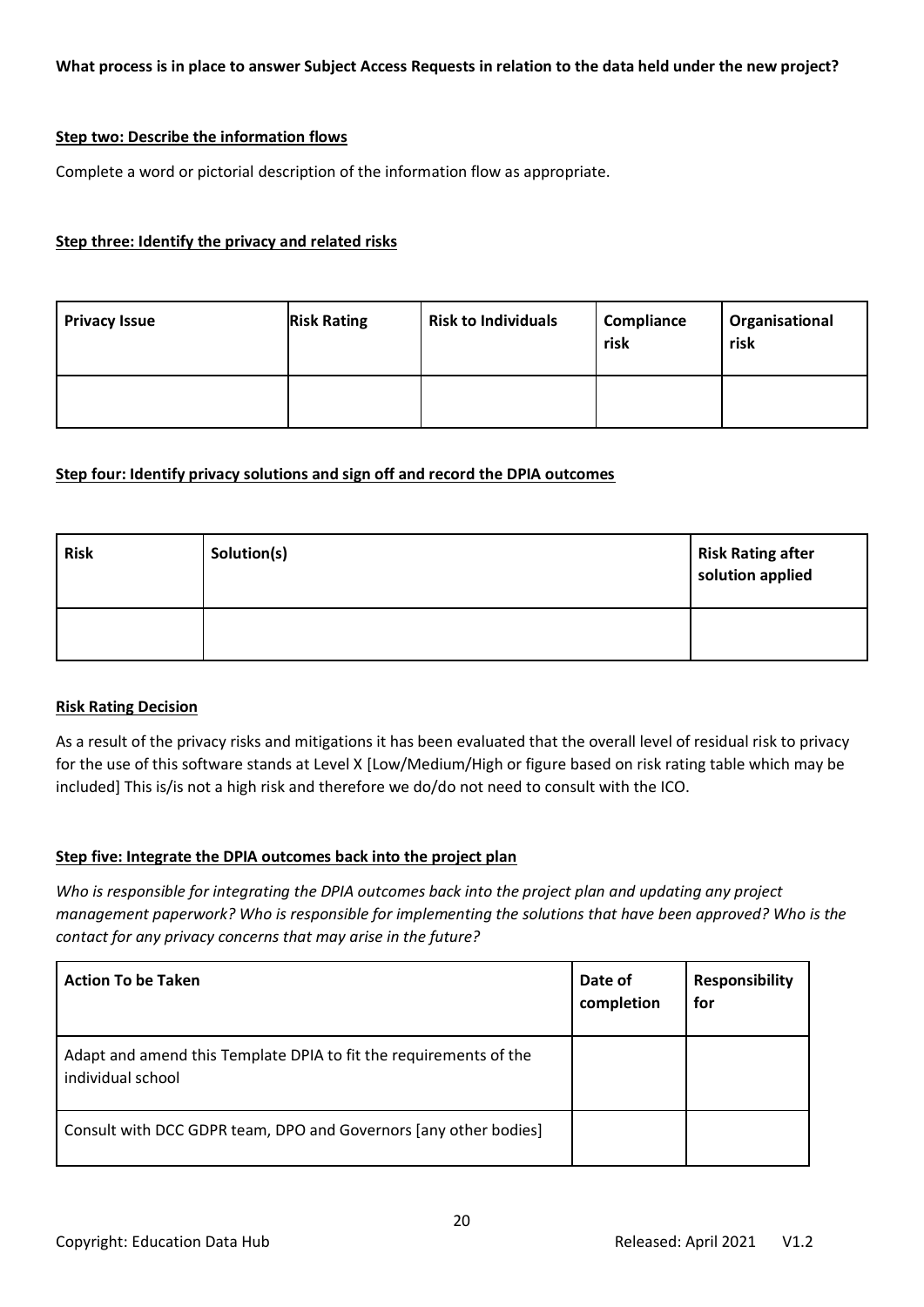| Approval of the final version of this DPIA by DPO                                                                                                                                                         |  |
|-----------------------------------------------------------------------------------------------------------------------------------------------------------------------------------------------------------|--|
| Update information asset register/map                                                                                                                                                                     |  |
| Amend Privacy Notice(s)                                                                                                                                                                                   |  |
| Amend relevant policies e.g. Information Security Policy, CCTV Policy, IT<br>Policy and Acceptable User Agreement, Safeguarding and Child<br>Protection Policy [any others relevant to individual school] |  |
| Establish regular review of this DPIA and the function of the CCTV                                                                                                                                        |  |
| [Insert other actions relevant to project]                                                                                                                                                                |  |

#### **Appendix A: Evidence of due diligence of supplier (if relevant)**

#### **Appendix B: Supplier Contract**

To be added by school if relevant

#### **Appendix C: Linking the DPIA to the Data Protection Principles**

Answering these questions during the DPIA process will help you to identify where there is a risk that the project will fail to comply with the GDPR or other relevant legislation, for example the Human Rights Act.

#### **Principle 1**

#### **Lawfulness, fairness and transparency of data processing**

There must be lawful basis for processing the personal data as follows;

**(a) Consent:** the individual has given clear consent for you to process their personal data for a specific purpose.

**(b) Contract:** the processing is necessary for a contract you have with the individual, or because they have asked you to take specific steps before entering into a contract.

**(c) Legal obligation:** the processing is necessary for you to comply with the law (not including contractual obligations).

**(d) Vital interests:** the processing is necessary to protect someone's life.

**(e) Public task:** the processing is necessary for you to perform a task in the public interest or for your official functions, and the task or function has a clear basis in law.

**(f) Legitimate interests:** the processing is necessary for your legitimate interests or the legitimate interests of a third party unless there is a good reason to protect the individual's personal data which overrides those legitimate interests. (This cannot apply if you are a public authority processing data to perform your official tasks.

| a/b/c/d/e/f<br>Have you identified the purpose of the project and which lawful basis applies? |     |
|-----------------------------------------------------------------------------------------------|-----|
| Is the processing of the data necessary in terms of GDPR?                                     | Y/N |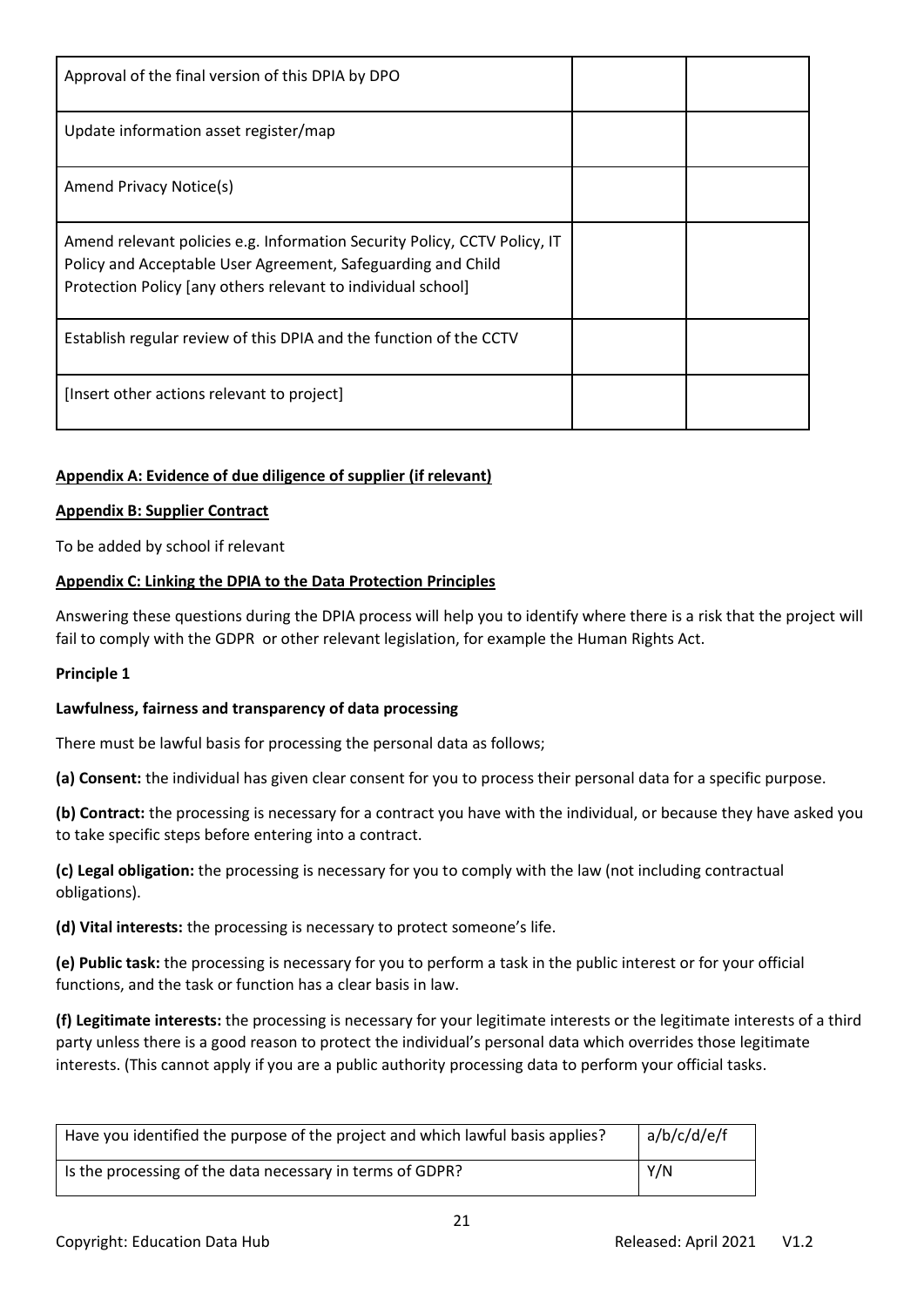| How will you tell individuals about the use of their personal data?                                                                        | P.N. |
|--------------------------------------------------------------------------------------------------------------------------------------------|------|
| Do you need to amend your privacy notices?                                                                                                 | Y/N  |
| If you are relying on consent to process personal data, how will this be collected<br>and what will you do if it is withheld or withdrawn? |      |
| If special categories of personal data have been identified have the requirements<br>of GDPR been met?                                     | Y/N  |
| As the School is subject to the Human Rights Act, you also will, where privacy risk are especially<br>high, need to consider:              |      |
| Will your actions interfere with the right to privacy under Article 8                                                                      | Y/N  |
| Have you identified the social need and aims of the project?                                                                               | Y/N  |
| Are your actions a proportionate response to the social need?                                                                              | Y/N  |

#### **Principle 2**

**Personal data shall be obtained only for one or more specified explicit and lawful purposes, and shall not be**  further processed in any manner incompatible with that purpose or those purposes.

| Does your project plan cover all of the purposes for processing personal data?  | Y/N |
|---------------------------------------------------------------------------------|-----|
| Have you identified potential new purposes as the scope of the project expands? | Y/N |
| Does your Privacy Notice cover all potential uses?                              | Y/N |

#### **Principle 3**

**Personal data shall be adequate, relevant and not excessive in relation to the purpose or purposes for which they are processed.**

| Is the quality of the information good enough for the purposes it is used?               | Y/N |
|------------------------------------------------------------------------------------------|-----|
| Which personal data could you not use, without compromising the needs of the<br>project? |     |

#### **Principle 4**

#### **Personal data shall be accurate and, where necessary, kept up to date.**

| If you are procuring new software does it allow you to amend data when<br>necessary?                     | Y/N |
|----------------------------------------------------------------------------------------------------------|-----|
| How are you ensuring that personal data obtained from individuals or other<br>organisations is accurate? |     |

#### **Principle 5**

**Personal data shall be kept in a form which permits identification of data subjects for no longer than is necessary.**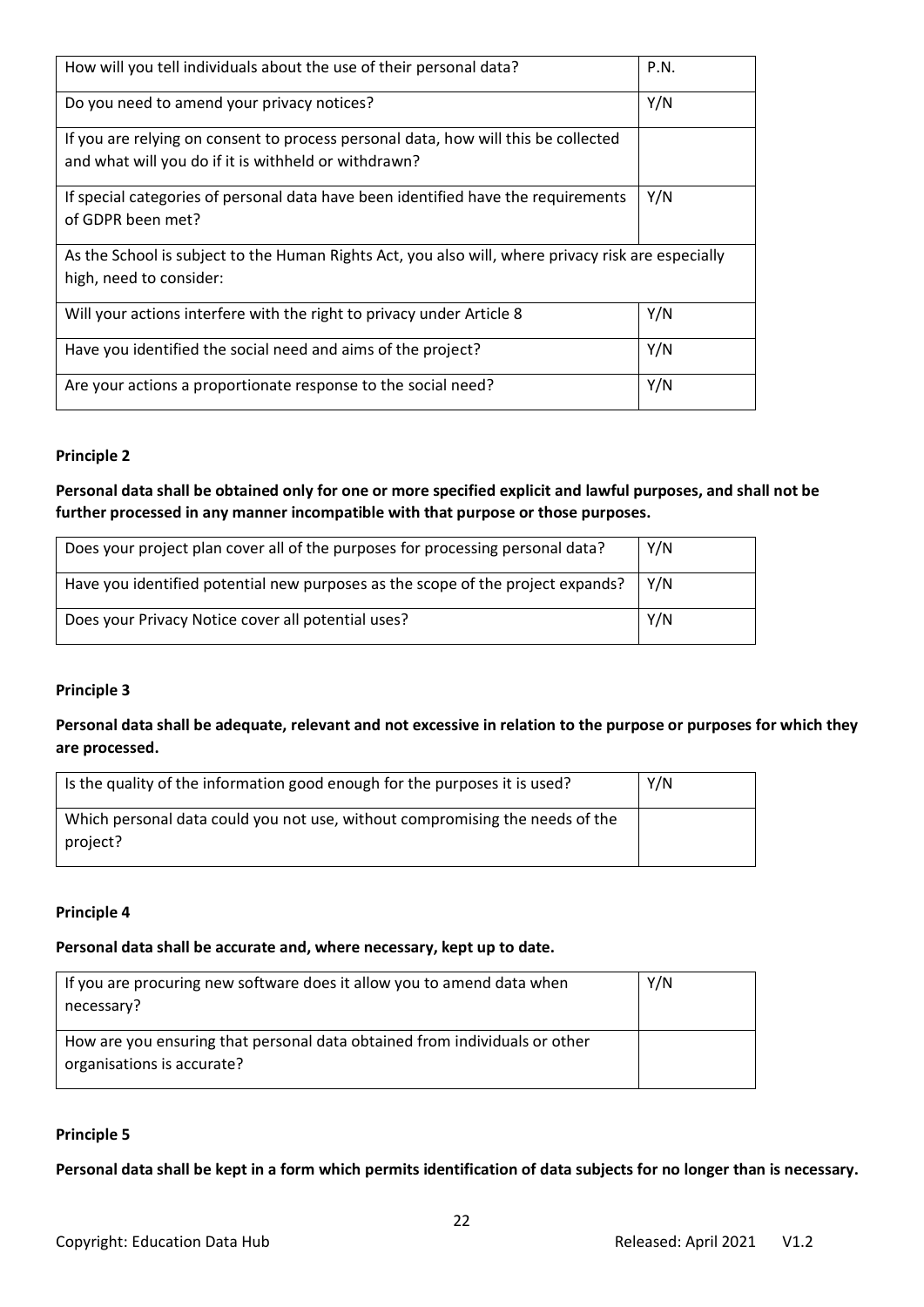| What retention periods are suitable for the personal data you will be processing?                            |     |
|--------------------------------------------------------------------------------------------------------------|-----|
| Are you procuring software that will allow you to delete information in line with<br>your retention periods? | Y/N |

#### **Principle 6**

**Appropriate technical and organisational measures shall be taken against unauthorised or unlawful processing of personal data and against accidental loss or destruction of, or damage to, personal data.**

| Do any new systems provide protection against the security risks you have<br>identified?                        | Y/N |
|-----------------------------------------------------------------------------------------------------------------|-----|
| What training and instructions are necessary to ensure that staff know how to<br>operate a new system securely? |     |

#### **Rights of Data Subjects and Privacy by Design**

| Will the systems you are putting in place allow you to respond to subject access<br>requests more easily?                                                                                     | Y/N |
|-----------------------------------------------------------------------------------------------------------------------------------------------------------------------------------------------|-----|
| Will the system allow compliance with individual rights under GDPR, in particular<br>the right to be informed, the right to rectification and the right to ensure (right to<br>be forgotten). | Y/N |
| If the project involves marketing, have you got a procedure for individuals to opt<br>in to their information being used for that purpose?                                                    |     |

#### **Transferring data outside European Economic Area**

Personal data shall not be transferred to a country or territory outside the European Economic Area unless that country of territory ensures and adequate level of protection for the rights and freedoms of data subjects in relation to the processing of personal data**.**

| Will the project require you to transfer data outside of the EEA?                              | Y/N |
|------------------------------------------------------------------------------------------------|-----|
| If you will be making transfers, how will you ensure that the data is adequately<br>protected? | Y/N |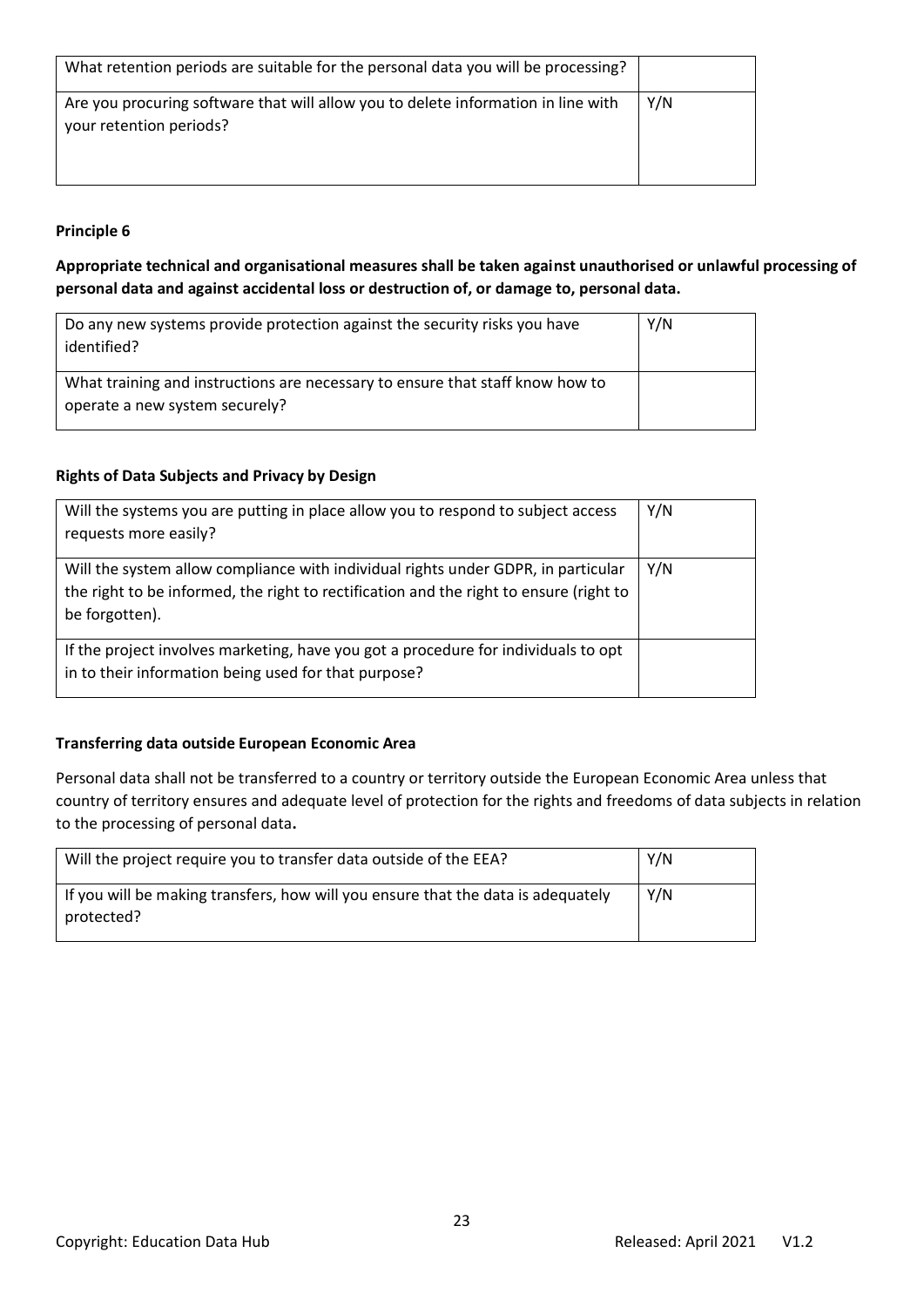# <span id="page-23-0"></span>Annexe.4 Subject Access Request (SAR) Procedure

### <span id="page-23-1"></span>A4.1 Introduction

A4.1.1 We process personal data in line with all of the legal rights of data subjects', including their right to:

• Be informed about their data being processed, which links to the first DP Principle of fair, lawful and transparent processing;

- Request access to their data that we hold;
- Ask for inaccurate data to be rectified;
- Ask for data to be erased (sometimes known as the "right to be forgotten");
- Restrict processing of their data, in limited circumstances;

• Object to the processing, in some circumstances, including stopping their data being used for direct marketing;

• Data portability, which means to receive copies of some of their data in a format that can be easily used by another organisation or person;

• Not be subject to automated decision making or profiling, if it has legal effects or similarly significant effects on the data subjects;

- Withdraw consent when we are relying on consent to process their data;
- Make a complaint to the ICO or seek to enforce their rights through the courts.

A4.1.2 This procedure supports our Data Protection Policy, and explains how we respond to requests from, or on behalf of, individuals for access to the data we hold that is about the individual. This is known as the right to access, and is a legal right under the General Data Protection Regulation (GDPR) and the Data Protection Act 2018 (DPA 2018). Requests are known as [Data] Subject Access Requests, or DSARs or SARs.

A4.1.3 In addition, pupils, or parents on their behalf, have the right to access curricular and educational records relating to the pupil, under the Education (Pupil Information) (England) Regulations 2005 (EPIR 2005).

A4.1.4 To exercise any of the rights above, contact our Data Protection Officer.

#### <span id="page-23-2"></span>A4.2 Scope and Responsibilities

The right to access applies to all pupils, parents, staff and anyone else that we hold personal data about. In some circumstances, for example with pupils, a parent or other person with authority may make the Subject Access Request on their behalf.

All staff are responsible for reading and understanding this procedure if they may receive a SAR on behalf of the school, as SARs can be made through any member of staff, although responses should be centrally coordinated. All leaders are responsible for ensuring their team read and understand this procedure if they may receive a SAR on behalf of the school.

Our Data Protection Officer (DPO) provides assistance and further guidance on responding to SARs and coordinates all responses.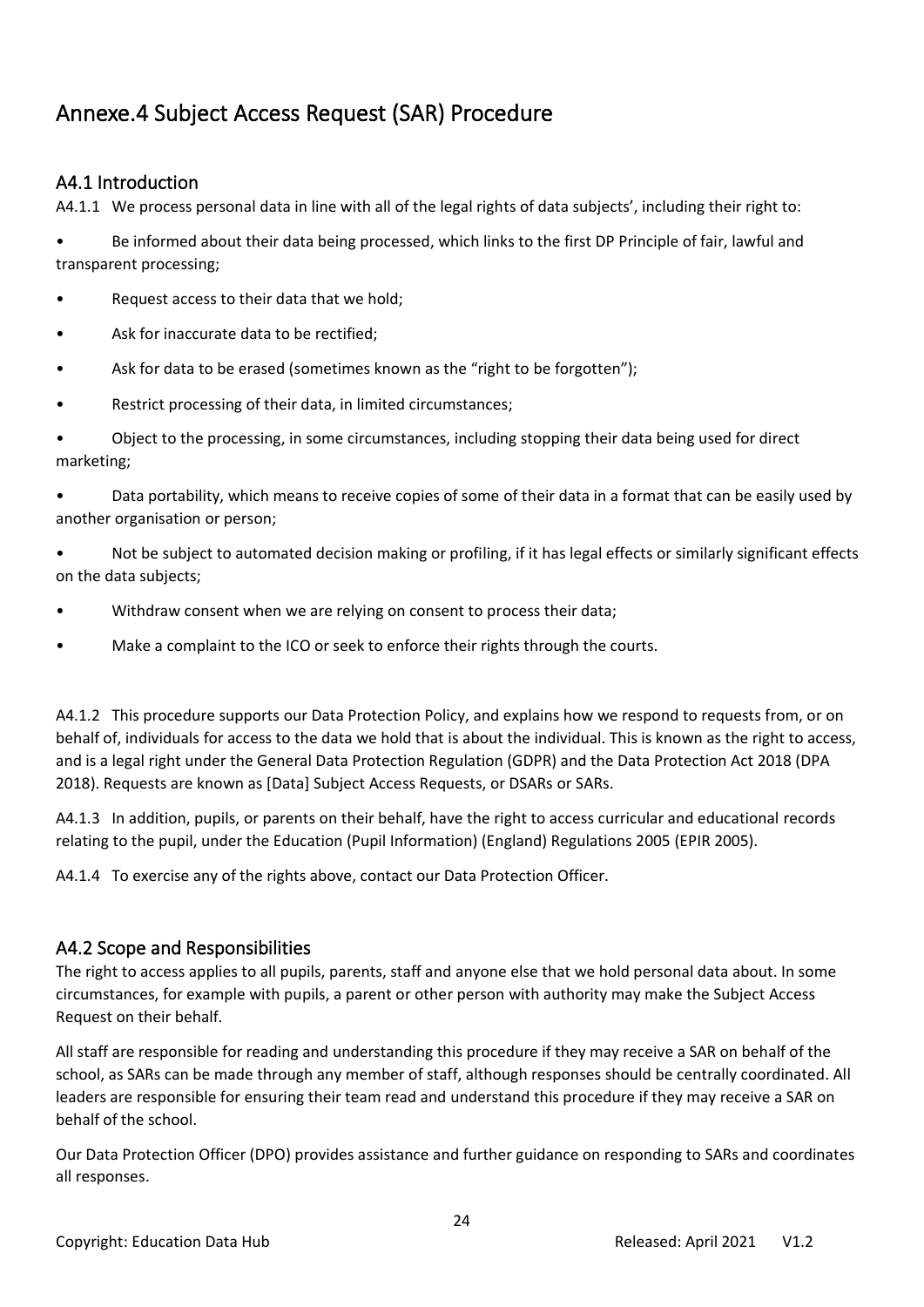Any individual who purposefully alters, defaces, blocks, erases, destroys or conceals information to prevent it being provided to a data subject who has requested it, and has a right to receive it, may be committing an offence.

# <span id="page-24-0"></span>A4.3 Receiving a valid SAR

Format: A SAR does not need to be in writing, it can be in any format, including a letter, email, text message, over social media, over the telephone, or face to face, and can be made to any representative of the school.

However, in order to process the request as efficiently as possible, and to help us comply with statutory timeframes, we ask that the form contained in Annexe 1 below is completed.

Content: A SAR does not need to refer to data protection legislation or be described as a subject access request. Any request for access to personal information from, or on behalf of, a data subject, should be treated as a SAR.

Identity & Authority: We must verify the identity of the person making the SAR, and if the SAR is being made on behalf of someone else, we must confirm they have authority to act on their behalf in exercising their rights. Checking identity should not be used as a delaying tactic, and how to verify identity will depend on who is making the SAR, and how well they are known to the person handling the request. For example, a staff member will not usually be required to confirm their identity, but a request from a former staff member, or on behalf of someone else, would need to be verified using proof of identity, signature and address.

A parent / person with parental responsibility does not automatically have the right to make a SAR on behalf of their child, as the child has the right, and in all circumstances should be, considered in handling a SAR from a parent. A child of 13 or over will generally be considered able to consent to the SAR being made, or make a SAR on their own behalf, unless there are reasons to consider an older child cannot make that decision, or to consider a younger child able to make that decision. Also see the section on 'Content – Exemptions' under 'Responding to a SAR' below.

No charge: In most cases, a SAR will be responded to free of charge. In limited circumstances, where a request is manifestly unfounded or excessive an appropriate charge can be made. Requests made under EPIR 2005 may be charged for. A proposed charge should be agreed with the DPO.

Refusing to fulfil a SAR: In limited circumstances, the request or elements of it, may be refused:

- if the requestor cannot confirm their identity or authority to make the request on behalf of another person, the request will be refused until confirmation is provided;
- where a request is manifestly unfounded or excessive;
- information that might cause serious harm to the physical or mental health of the data subject or another individual;

Elements of the data held may be withheld or redacted, where:

- information that would reveal that a child is at risk of abuse, where disclosure of that information would not be in the child's best interests;
- information contained in adoption and parental order records;
- certain information given to a court in proceedings concerning a child.

### <span id="page-24-1"></span>A4.4 Responding to a SAR

Timescales: SARs must be responded to as soon as possible, and within one month at the latest. In the case of complex or multiple requests an extension of up to an extra two months can be applied, but the requestor must be informed of the extension within the first month from the SAR. The calculation of time will commence once the SAR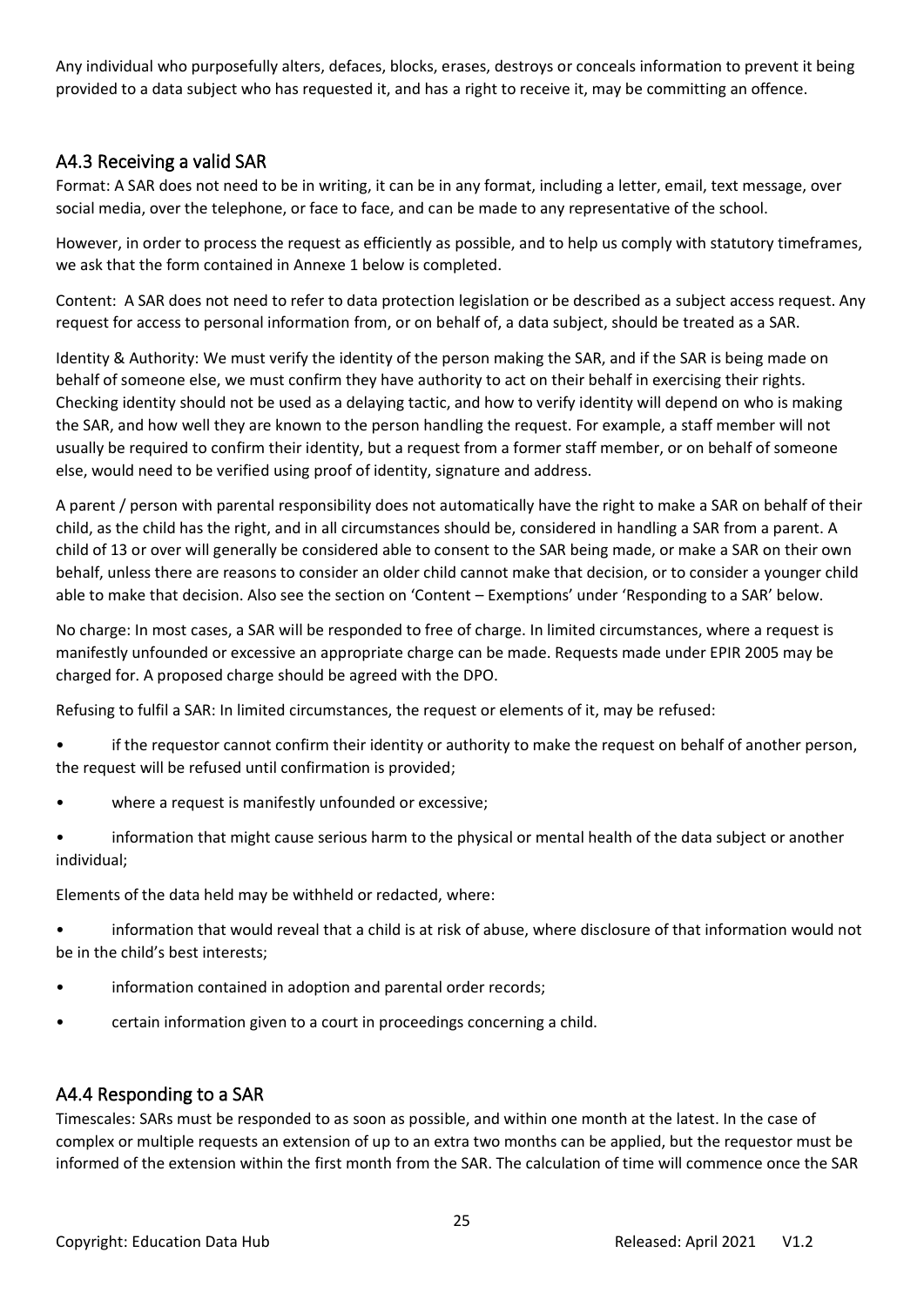is determined as valid. An acknowledgement should be sent to the requestor as soon as possible to inform them that the SAR has been received, the start date, and that it is being processed.

For SARs, school holidays, bank holidays and weekends are all included within the month. For example, a valid SAR received on 20th July should be fulfilled by 20th August despite the school closure.

Requests made under EPIR 2005 must be fulfilled within 15 school days.

Format: The DPO will decide with the requestor, the most appropriate and preferred method of providing information.

Content: The 'right to access' allows the requestor to receive information held about them, as a Data Subject. The requestor will not necessarily receive every version of information, if it is held in different ways or duplicated. Access is to the data, not the particular documents.

Third party data: Where the person's data is combined with another person's data, which does or could identify that other person (third party), that data may be redacted, or withheld if redaction would not fully prevent the other person being identified. Data can be disclosed that identifies the third party if, that person has given their consent to disclose it, or it is judged to be reasonable to disclose the information without that person's consent. Deciding if it is reasonable should take into account things such as the type of information, any duty of confidentiality owed, the role of the other person, whether the person is capable of giving consent, and whether they have expressly refused consent.

### <span id="page-25-0"></span>A4.5 Exemptions

Exemptions apply under the DPA 2018, allowing us to withhold data from a SAR in some circumstances, including amongst others: where legal professional privilege applies, where management forecasts or negotiations could be prejudiced by disclosing the data, confidential references, and where exam results are requested but they are not yet due to be published.

The application of exemptions should be approved by the DPO, but **if in doubt do not disclose information**, as it can always be disclosed at a later date.

**Response**: When sending the relevant data to the requestor, the information should be clear, so any codes or jargon used should be explained in the SAR response. In responding to requests we also explain to data subjects they have the right to make a complaint to the ICO or seek to enforce their rights through the courts.

Data subjects also have a right to receive, in response to their SAR, the following information, which is contained within our Privacy Notice (a copy of which will accompany the release):

- the purposes of our processing;
- the categories of personal data concerned;
- the recipients or categories of recipient we disclose the personal data to;
- retention periods for storing the personal data or, where this is not possible, our criteria for determining how long you will store it;
- the existence of their right to request rectification, erasure or restriction or to object to such processing;
- information about the source of the data, where it was not obtained directly from the individual;
- the existence of any automated decision-making (including profiling); and
- the safeguards we provide if we transfer their personal data to a third country or international organisation.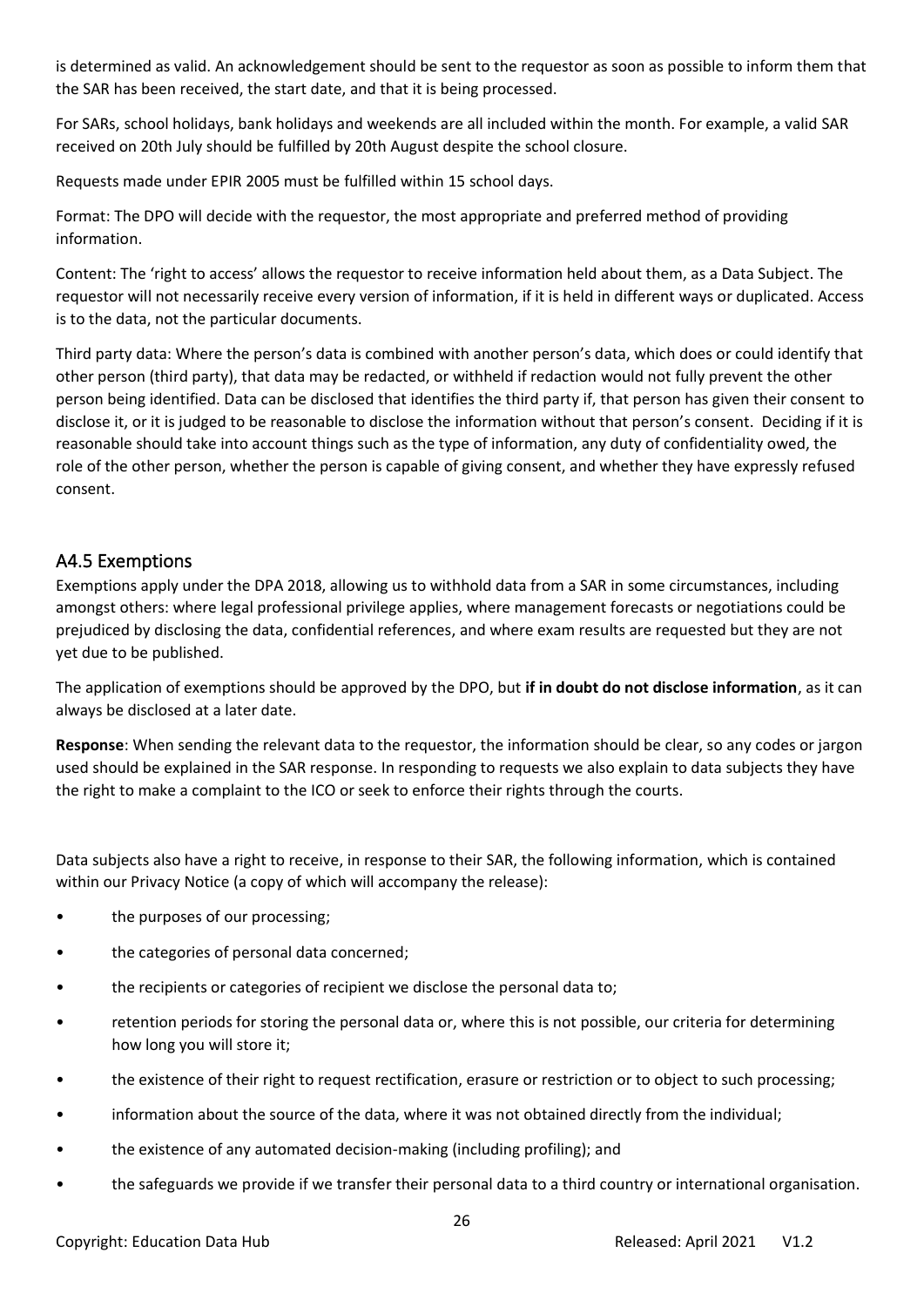Monitoring: The receipt of SARs will be logged and coordinated centrally, using GDPRiS where appropriate, to ensure timescales are being met and SARs are being handled appropriately.

### <span id="page-26-0"></span>A4.6 SAR Request Form

#### **Section 1**

About yourself or person you are making this request on behalf of (Please use block capitals and black ink) – this information will help us to identify the personal data that we may hold about you.

| Title                            |  |
|----------------------------------|--|
| (Mr /Mrs /Miss /Ms /Dr /Rev etc) |  |

| Surname/Family Name   |  |
|-----------------------|--|
| First Name(s)         |  |
| Maiden/Former Name(s) |  |
| (if applicable)       |  |

| Home Address       |  |
|--------------------|--|
| (Include Postcode) |  |
|                    |  |
|                    |  |

#### This is the address to which all replies will be sent, unless you specify otherwise.

| Name of person making request on behalf of data subject (if applicable) |  |  |
|-------------------------------------------------------------------------|--|--|
| Surname/Family Name                                                     |  |  |
| First Name(s)                                                           |  |  |
| Relationship to data subject                                            |  |  |
| Preferred alternative address for                                       |  |  |
| correspondence                                                          |  |  |
| (if applicable)                                                         |  |  |
|                                                                         |  |  |
|                                                                         |  |  |
|                                                                         |  |  |
|                                                                         |  |  |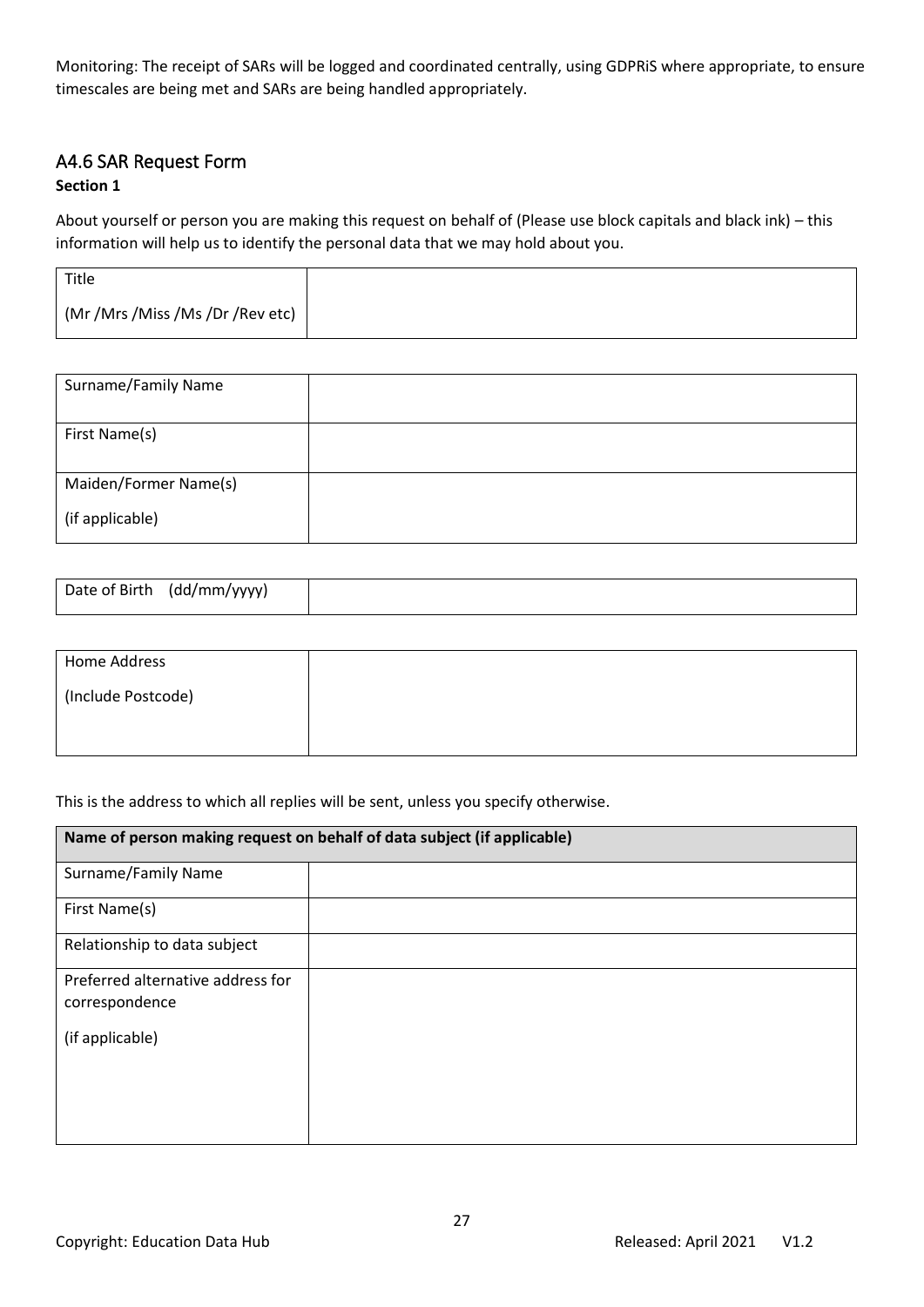| Contact telephone number |  |
|--------------------------|--|
| Contact e mail address   |  |

#### **Section 2- About your request**

What records that you believe we hold would you like access to:

| Have you made a request for this information before? (Yes/No)  |  |
|----------------------------------------------------------------|--|
| If Yes, could you please provide date of request? (dd/mm/yyyy) |  |

Where do you want to view your information?

For example in person, or be sent a paper copy to your home or alternative address or be sent a copy in a specific electronic format to an e mail address

(if this is your preferred option we would encrypt the file to keep it secure)

Do you need any other help with this request? (Please specify below)

#### **Section 3 - Proof of identity**

Establishing Proof of Identity

If we have a verified current address for you on our systems we will contact you at that address and ask you to confirm that the request has come from yourself.

If this is not possible, we will ask for documentary evidence to verify you are who you say you are.

To help establish your identity we may ask you to provide at least two different documents which, between them, provide sufficient information to prove your name, date of birth, current address and signature. For example, a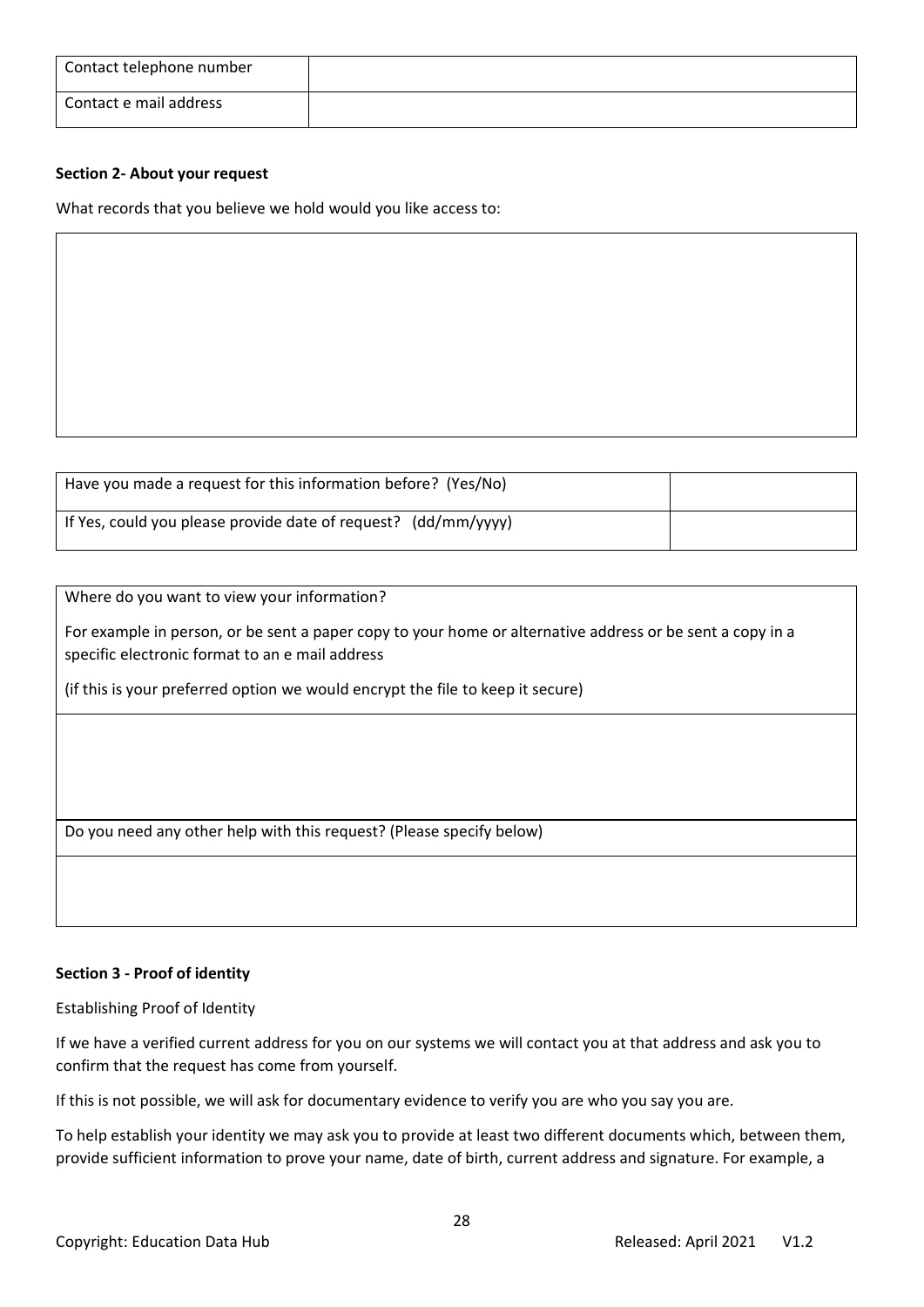combination of driving licence, medical card, birth/adoption certificate, passport and any other official documents e.g. utility bills, which show those details.

If you are making this request on behalf of someone else you must provide evidence you have the right to do so, e.g. letter of consent, birth certificate evidencing you have parental responsibility for a child or any other relevant legal documentation, unless you have supplied this information to us already for other purposes.

On receipt of completed form we will contact you to arrange verification of these documents.

Please note that it may be necessary to seek further information or proof of identity (of data subject or applicant) before the request can be processed. If this is the case, then the statutory one month day limit will start from the date all necessary information and proof is received. Every effort will be made to provide you with your information as soon as possible after receipt of your application, however in some cases we may need longer than a month to respond to your request if any complex issues are involved.

#### **Section 4 – Declaration**

(To be signed by the Applicant)

The information, which I have supplied in this application, is correct, and I am the person to whom it relates/I have the right to make this request on their behalf (delete as appropriate).

Signature

Date

Warning – A person who impersonates another or attempts to impersonate another may be guilty of an offence. It is similarly an offence to coerce consent from a Data Subject or interested third party.

Should any advice or guidance be required in completing this application, please contact our Data Protection Officer.

General advice on the GDPR and Data Protection Act 2018 can be obtained from The Information Commissioners' Office, contact details are below.

The information on this form will only be used to support you in exercising your rights under the Data Protection Act 2018 and will be destroyed, in line with our retention policy, after a decision on you request has been made. For further information on how Derbyshire County Council may use your personal information visit: www.derbyshire.gov.uk/privacynotices

#### **Please return this form once completed to:**

FAO Data Protection Officer

Mark your envelope "Subject Access Request - Confidential".

| <b>Data Protection Officer</b> | Laura Bowers/Helen Williams       |
|--------------------------------|-----------------------------------|
| <b>DPO Email:</b>              | gdpr@buxton-inf.derbyshire.sch.uk |
| <b>DPO Phone:</b>              | 01298 26660/01298 22499           |
| <b>DPO Address:</b>            | Hardwick Square, Buxton, SK17 6QB |

If however you are dissatisfied with our response, you can of course contact the ICO quoting our ICO registration number Z6159377 and stating that the Data Controller is Buxton Infant School.

Information Commissioners' Office, Wycliffe House, Water Lane, Wilmslow, Cheshire, SK9 5AF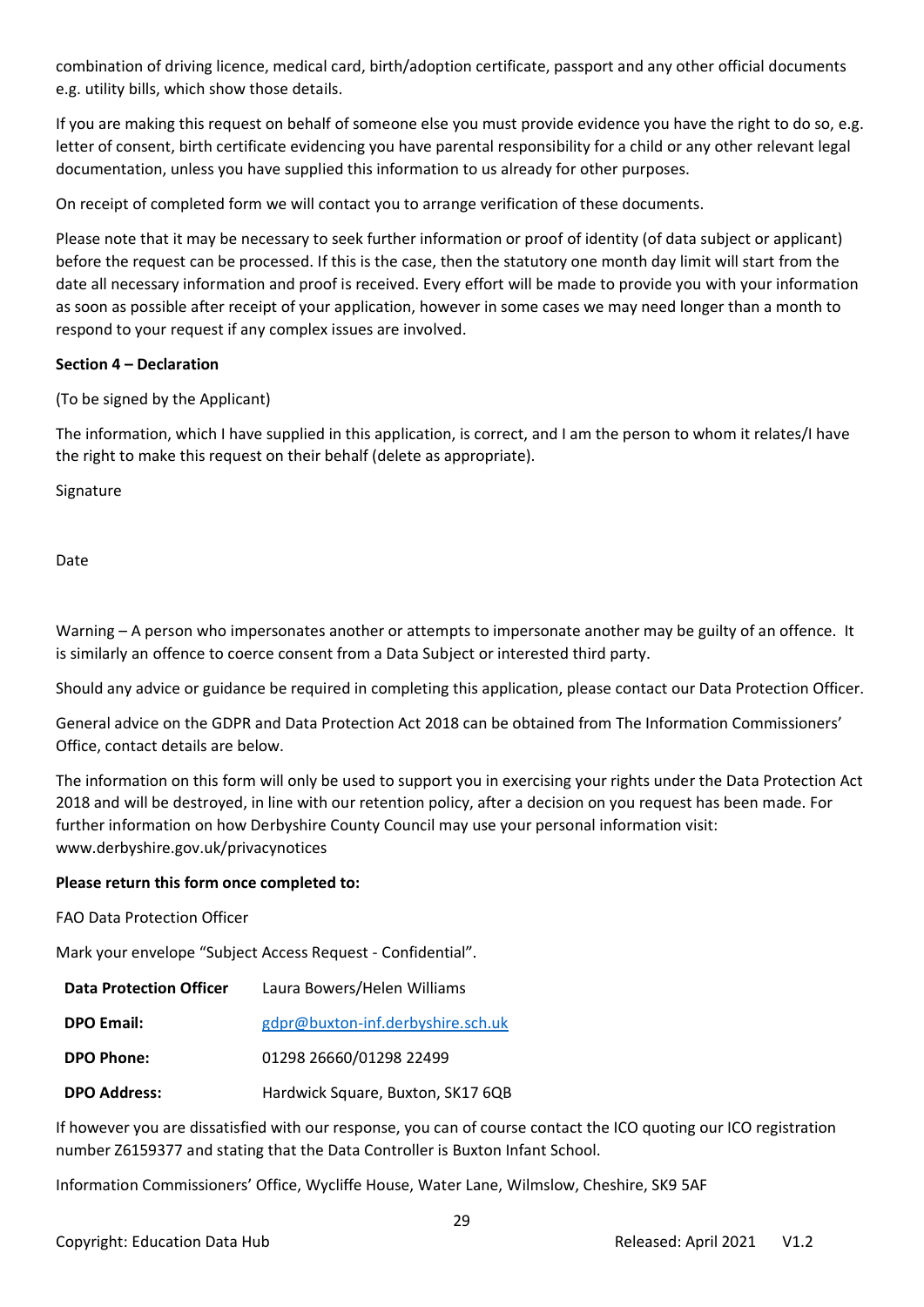Tel: 0303 123 1113 (local rate) or 01625 545 745 if you prefer to use a national rate number

Fax: 01625 524 510. Website: https://ico.org.uk/concerns/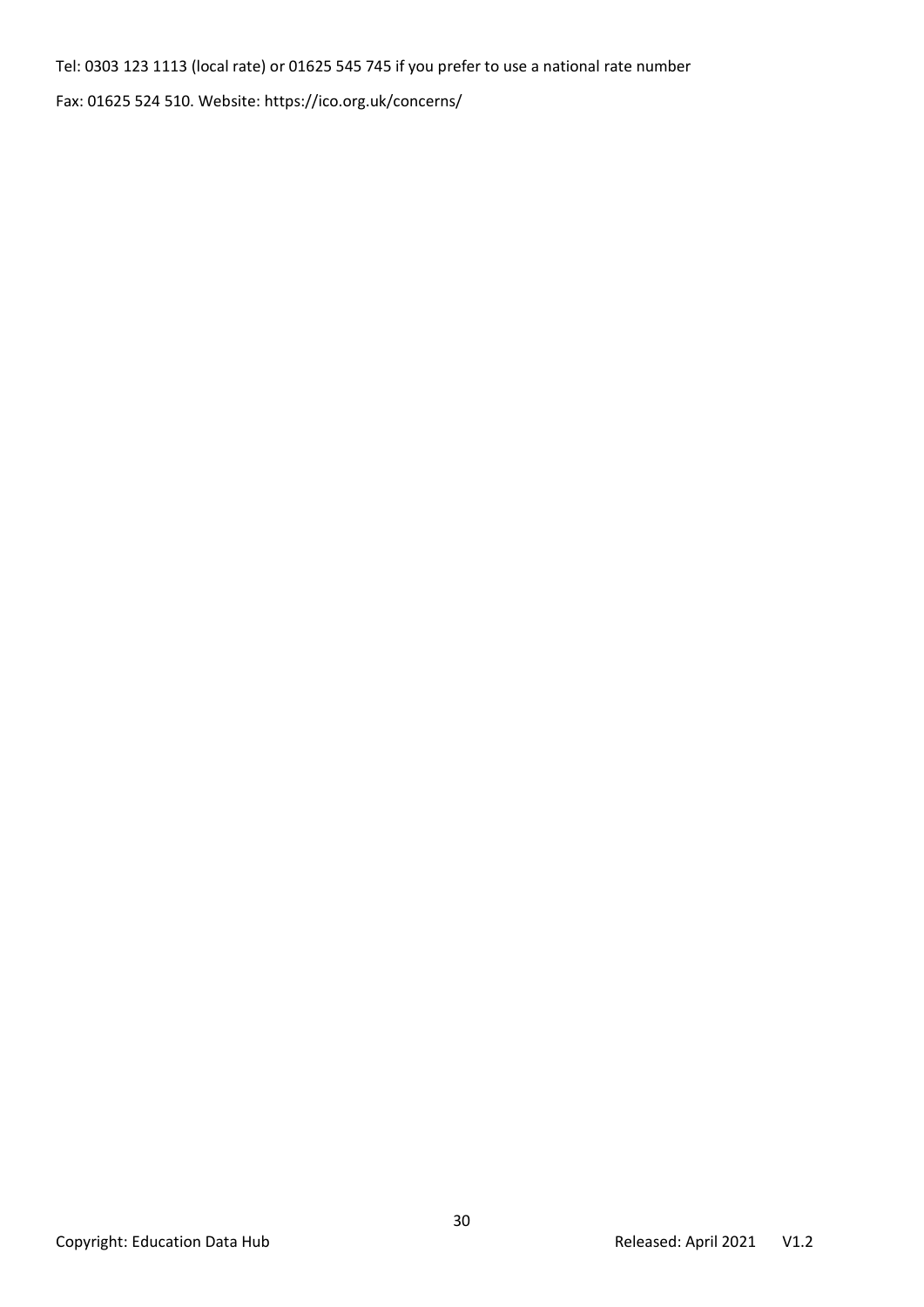# <span id="page-30-0"></span>Annexe.5 Freedom of Information requests under the Freedom of Information Act 2000

# <span id="page-30-1"></span>A5.1 Introduction: what a publication scheme is and why it has been developed

One of the aims of the Freedom of Information Act 2000 (which is referred to as FOIA in the rest of this document) is that public authorities, including all maintained schools, should be clear and proactive about the information they will make public.

To do this we must produce a publication scheme, setting out:

- The classes of information which we publish or intend to publish;
- The manner in which the information will be published; and
- Whether the information is available free of charge or on payment.

The scheme covers information already published and information which is to be published in the future.

Most information in our publication scheme is available for you on our website. The remainder is available in paper form.

Some information which we hold may not be made public, for example personal information.

This publication scheme conforms to the model scheme for schools approved by the

Information Commissioner.

### <span id="page-30-2"></span>A5.2 Values

A smiling start: no stone left unturned to ensure every child reaches their full potential.

At Buxton Infant School we want everyone to be happy to come to school. We expect children and staff to work hard, feel confident and valued and be extremely purposeful so that together we can achieve the best for everyone.

The welfare and education of the children are at the heart of everything we do here.

### <span id="page-30-3"></span>A5.3 Categories of information published

The publication scheme guides you to information which we currently publish (or have recently published) or which we will publish in the future. This is split into categories of information known as 'classes'. These are contained in section 6 of this scheme.

The classes of information that we undertake to make available are organised into 3 broad topic areas:

*School Prospectus* – information published in the school prospectus.

*Governors' Documents* – information published in governing body documents.

*School Policies [including Pupils & Curriculum]* and other information related to the school - information about policies that relate to pupils and the school curriculum and the school in general.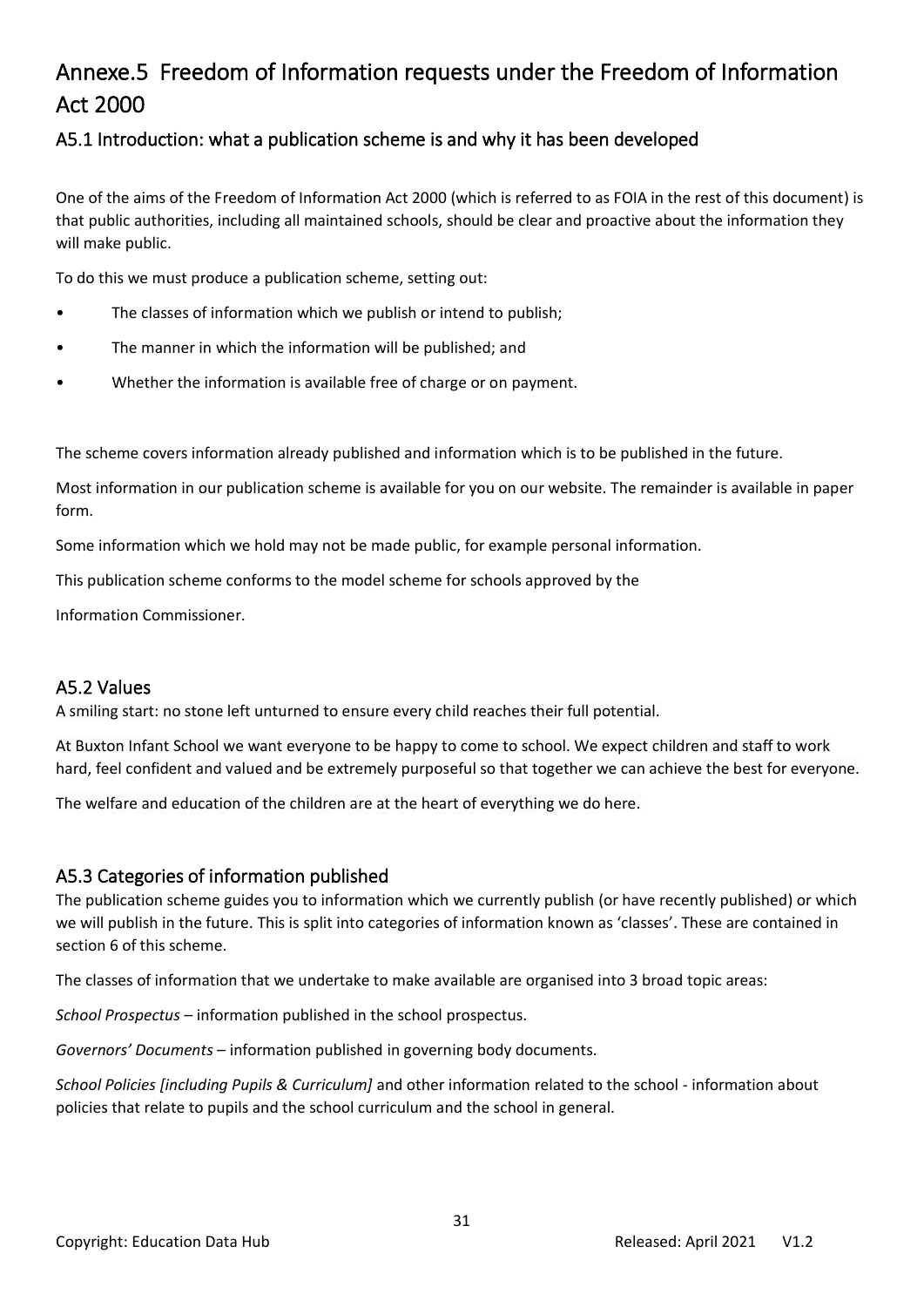# <span id="page-31-0"></span>A5.4 How to request information

Where information is not published on our website, you may request a paper version of any of the documents within the scheme by contacting the school by telephone, email, or letter.

To help us process your request quickly, please clearly mark any correspondence "**FREEDOM OF INFORMATION REQUEST".**

If the information you're looking for isn't available via the scheme and isn't on our website, you can still contact the school to ask if we have it

# <span id="page-31-1"></span>A5.5 Paying for information

Information published on our website is free, although you may incur costs from your Internet service provider. If you don't have Internet access, you can access our website using a local library or an Internet café.

Single copies of information covered by this publication are provided free unless stated otherwise in section 6. If however your request means that we have to do a lot of photocopying or printing, the following charges will apply:

- 5p per single side of A4,
- 10p per single side of A3.
- plus any postal charge at the current rate applied by Royal Mail.

For a priced item such as some printed publications or videos we will let you know the cost before fulfilling your request. Where there is a charge this will be indicated on application on an individual basis.

# <span id="page-31-2"></span>A5.6 Classes of Information Currently Published

A5.6.1 **School Prospectuses** – this section sets out information published in the school prospectus.

The statutory contents of the school prospectus are as follows, (other items may be included in the prospectus at the school's discretion):

- the name, address and telephone number of the school, and the type of school
- the names of the Headteacher and Deputy Headteachers
- information on the school policy on admissions
- a statement of the school's ethos and values
- arrangements for visits to the school by prospective parents
- details regarding open evenings and parents evenings
- Entitlements and Expectations

#### A5.6.2 **Governing Body Documents**

This section sets out information published in governing body documents.

- The name of the school
- The category of the school

#### Copyright: Education Data Hub Released: April 2021 V1.2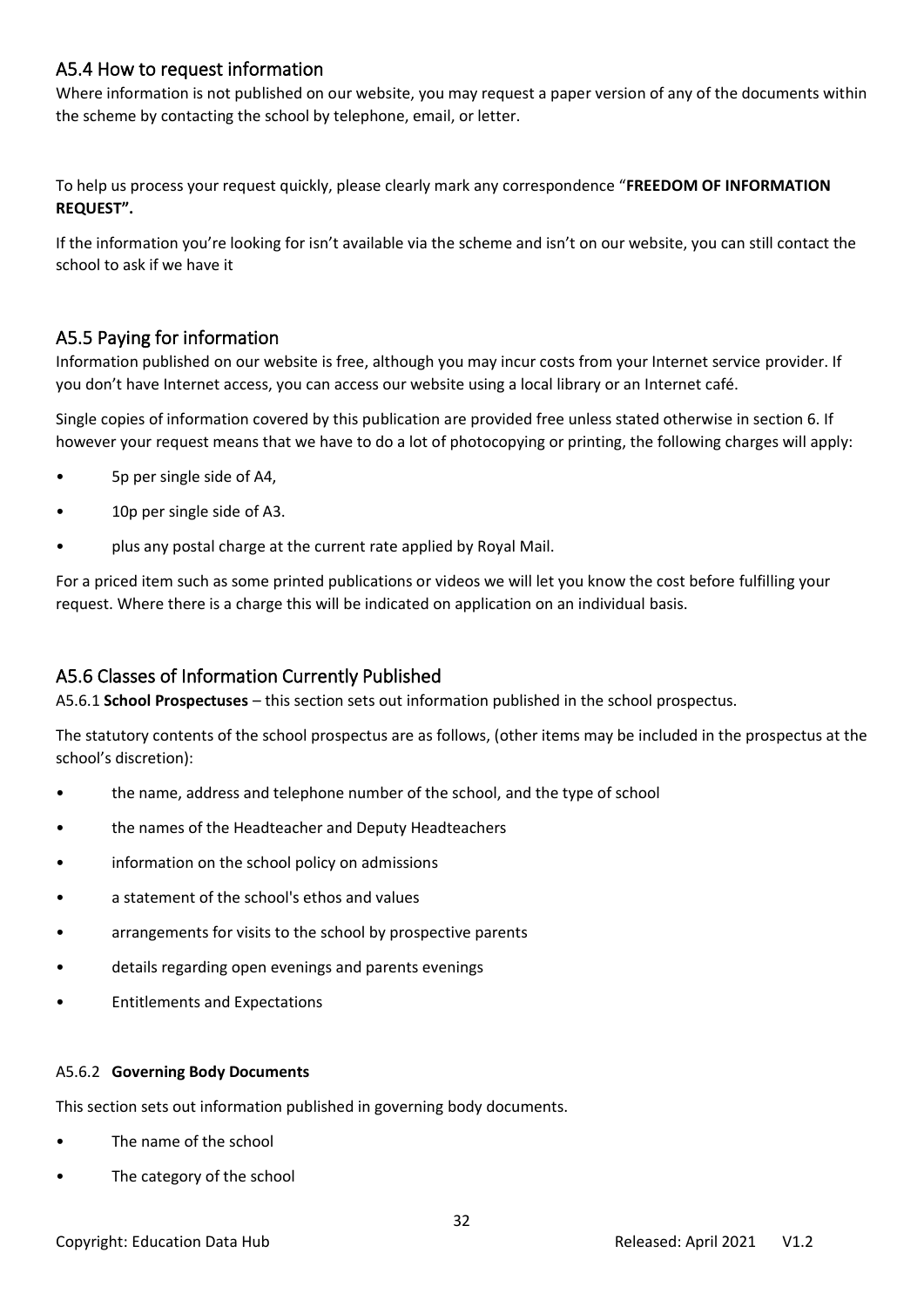- The name of the governing body
- The manner in which the governing body is constituted
- The term of office of each category of governor if less than 4 years
- The name of anybody entitled to appoint any category of governor
- Details of any trust
- If the school has a religious character, a description of the ethos
- The date the instrument takes effect

### A5.6.3 **Minutes of meeting of the governing body and its committees**

Agreed minutes of meetings of the governing body and its committees [current and last full academic school year]

A5.6.4 **School Policies & Information [including pupils & curriculum] -** This section sets out details of policies and information that can be found on the school website.

Some information might be confidential or otherwise exempt from the publication by law – we cannot therefore publish this:

Admissions Policy

Bring your own devise

**CCTV** 

Charging, Remissions & Lettings Policy

Child Protection and Safeguarding Policy

Complaints Procedure

Confidential Reporting Code (Whistleblowing Policy)

Data Protection Policy

Equality & Diversity Policy

Equality Objectives

IT Security and Acceptable Use

Privacy Notices

Remote Learning Policy

Special Category Data

Subject & Curriculum Information

#### **A5.6.5 Other information related to the school**

Published reports of Ofsted referring expressly to the school